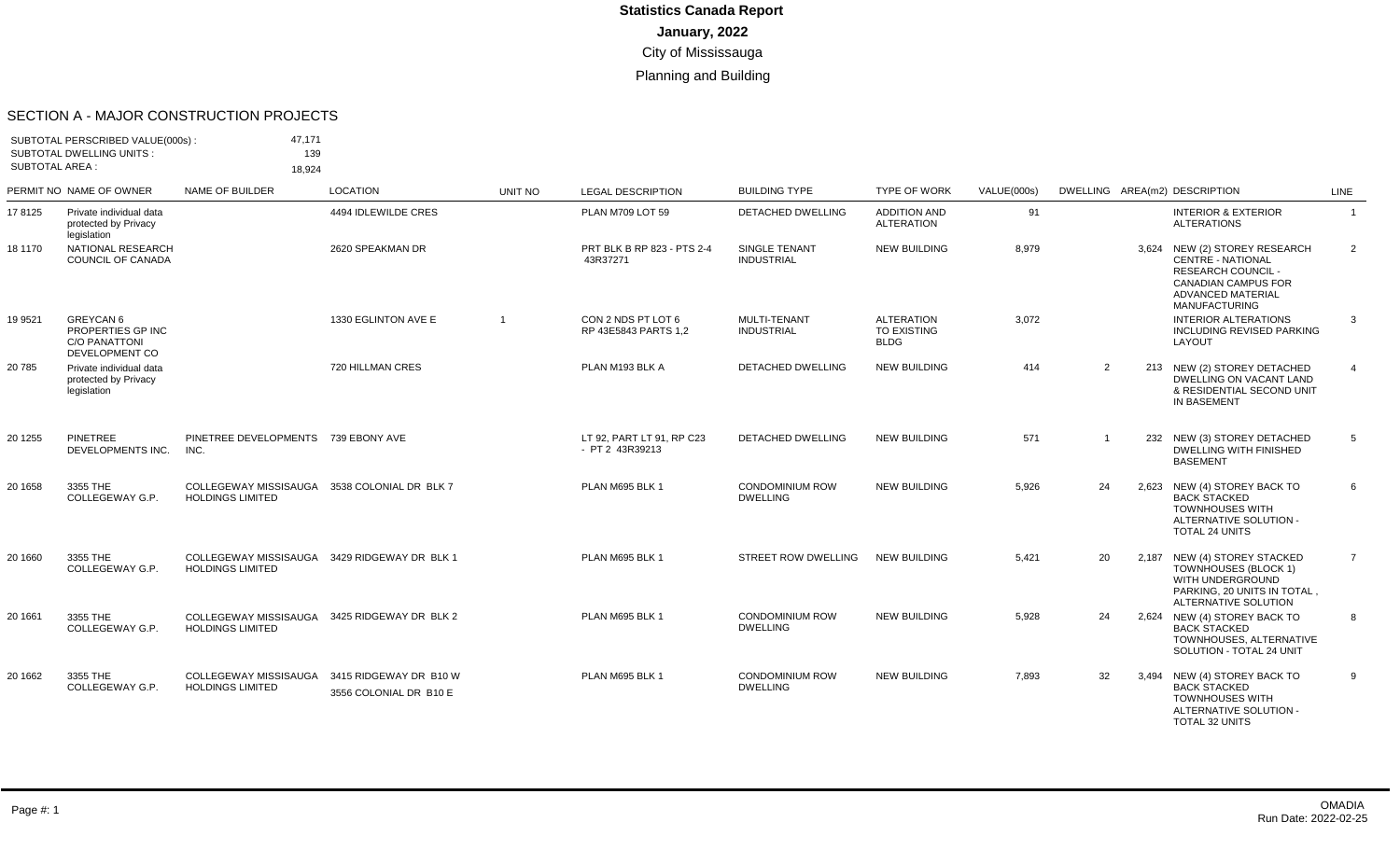| SUBTOTAL AREA : | SUBTOTAL PERSCRIBED VALUE(000s):<br><b>SUBTOTAL DWELLING UNITS:</b> | 67,622<br>211<br>35,600                                                 |                                                |           |                                                                    |                                           |                                                 |             |                 |                                                                                                                                   |                |
|-----------------|---------------------------------------------------------------------|-------------------------------------------------------------------------|------------------------------------------------|-----------|--------------------------------------------------------------------|-------------------------------------------|-------------------------------------------------|-------------|-----------------|-----------------------------------------------------------------------------------------------------------------------------------|----------------|
|                 | PERMIT NO NAME OF OWNER                                             | NAME OF BUILDER                                                         | LOCATION                                       | UNIT NO   | <b>LEGAL DESCRIPTION</b>                                           | <b>BUILDING TYPE</b>                      | <b>TYPE OF WORK</b>                             | VALUE(000s) |                 | DWELLING AREA(m2) DESCRIPTION                                                                                                     | <b>LINE</b>    |
| 20 1663         | 3355 THE<br>COLLEGEWAY G.P.                                         | COLLEGEWAY MISSISAUGA<br><b>HOLDINGS LIMITED</b>                        | 3409 RIDGEWAY DR BLK11                         |           | PLAN M695 BLK 1                                                    | <b>STREET ROW DWELLING</b>                | <b>NEW BUILDING</b>                             | 8,876       | 36              | 3,928 NEW (4) STOREY STACKED<br><b>BACK TO BACK TOWN</b><br>HOUSES (BLOCK 11), TOTAL<br>36 UNITS . ALTERNATIVE<br><b>SOLUTION</b> | $\mathbf{1}$   |
| 20 16 64        | 3355 THE<br>COLLEGEWAY G.P.                                         | COLLEGEWAY MISSISAUGA 3405 RIDGEWAY DR BLK12<br><b>HOLDINGS LIMITED</b> |                                                |           | PLAN M695 BLK 1                                                    | <b>CONDOMINIUM ROW</b><br><b>DWELLING</b> | <b>NEW BUILDING</b>                             | 7.892       | 32              | 3,493 NEW (4) STOREY BACK TO<br><b>BACK STACKED</b><br><b>TOWNHOUSES WITH</b><br>ALTERNATIVE SOLUTION -<br>TOTAL 32 UNITS         | $\overline{2}$ |
| 20 1666         | 3355 THE<br>COLLEGEWAY G.P.                                         | COLLEGEWAY MISSISAUGA 3546 COLONIAL DR BLK 8<br><b>HOLDINGS LIMITED</b> |                                                |           | PLAN M695 BLK 1                                                    | <b>STREET ROW DWELLING</b>                | <b>NEW BUILDING</b>                             | 9,854       | 40              | 4,361 NEW (4) STOREY STACKED<br><b>BACK TO BACK TOWNHOUSES</b><br>(BLOCK 8, 40 UNITS),<br>ALTERNATIVE SOLUTION                    | 3              |
| 20 16 67        | 3355 THE<br>COLLEGEWAY G.P.                                         | COLLEGEWAY MISSISAUGA 3540 COLONIAL DR BLK 6<br><b>HOLDINGS LIMITED</b> |                                                |           | PLAN M695 BLK 1                                                    | <b>ROW DWELLING</b>                       | <b>NEW BUILDING</b>                             | 4,942       | 20              | 2,187 NEW (4) STOREY BACK-TO-<br><b>BACK STACKED</b><br><b>TOWNHOUSES WITH</b><br>ALTERNATIVE SOLUTION (20<br>UNITS)              | $\overline{4}$ |
| 20 1668         | 3355 THE<br>COLLEGEWAY G.P.                                         | COLLEGEWAY MISSISAUGA 3566 COLONIAL DR BLK 5<br><b>HOLDINGS LIMITED</b> |                                                |           | PLAN M695 BLK 1                                                    | <b>ROW DWELLING</b>                       | <b>NEW BUILDING</b>                             | 5,923       | 24              | 2,622 NEW (4) STOREY BACK-TO-<br><b>BACK STACKED</b><br><b>TOWNHOUSES WITH</b><br>ALTERNATIVE SOLUTION (24<br>UNITS)              | 5              |
| 20 1669         | 3355 THE<br>COLLEGEWAY G.P.                                         | COLLEGEWAY MISSISAUGA 3562 COLONIAL DR BLK 4<br><b>HOLDINGS LIMITED</b> |                                                |           | PLAN M695 BLK 1                                                    | <b>ROW DWELLING</b>                       | <b>NEW BUILDING</b>                             | 5,927       | 24              | 2,623 NEW (4) STOREY BACK-TO-<br><b>BACK STACKED</b><br><b>TOWNHOUSES WITH</b><br>ALTERNATIVE SOLUTION (24<br>UNITS)              | 6              |
| 20 1670         | 3355 THE<br>COLLEGEWAY G.P.                                         | COLLEGEWAY MISSISAUGA<br><b>HOLDINGS LIMITED</b>                        | 3421 RIDGEWAY DR B3 W<br>3560 COLONIAL DR B3 E |           | PLAN M695 BLK 1                                                    | <b>ROW DWELLING</b>                       | <b>NEW BUILDING</b>                             | 5,927       | 24              | 2,623 NEW (4) STOREY BACK-TO-<br><b>BACK STACKED</b><br><b>TOWNHOUSES WITH</b><br>ALTERNATIVE SOLUTION (24<br>UNITS)              | $\overline{7}$ |
| 20 2243         | 1672736 ONTARIO INC.<br>(DUNPAR HOMES)                              | 1672736 ONTARIO INC.<br>(DUNPAR HOMES)                                  | 10 LUNAR CRES BLK B                            | $15 - 24$ | CON 5 WHS, PT L 4 - PTS<br>2-12, 43R39348                          | <b>CONDOMINIUM ROW</b><br><b>DWELLING</b> | <b>NEW BUILDING</b>                             | 3,610       | 10 <sup>°</sup> | 1,598 NEW (3) STOREY<br>TOWNHOUSE BLOCK - TOTAL<br>OF 10 UNITS - BLOCK B                                                          | 8              |
| 20 2360<br>SU   | Private individual data<br>protected by Privacy<br>legislation      |                                                                         | 5537 FUDGE TERR                                |           | L 101 PLAN M-1772                                                  | SEMI-DETACHED<br><b>DWELLING</b>          | <b>ALTERATION</b><br>TO EXISTING<br><b>BLDG</b> | 103         | $\overline{1}$  | 76 RESIDENTIAL SECOND UNIT IN<br>THE BASEMENT WITH BELOW<br><b>GRADE STAIR WELL IN THE</b><br>SIDE YARD                           | 9              |
| 21 4745         | <b>CSPAC INDUSTRIAL</b><br>MATHESON BLVD GP<br>INC.                 |                                                                         | 2385 MEADOWPINE BLVD                           |           | BLK 38, PT BLKS 37, 46,<br>43M852 - PTS 1, 4, PT PT 5,<br>43R22692 | <b>INDUSTRIAL - OTHER</b>                 | <b>NEW BUILDING</b>                             | 14,568      |                 | 12,089 (1) STOREY INDUSTRIAL<br>SHELL BUILDING                                                                                    | 10             |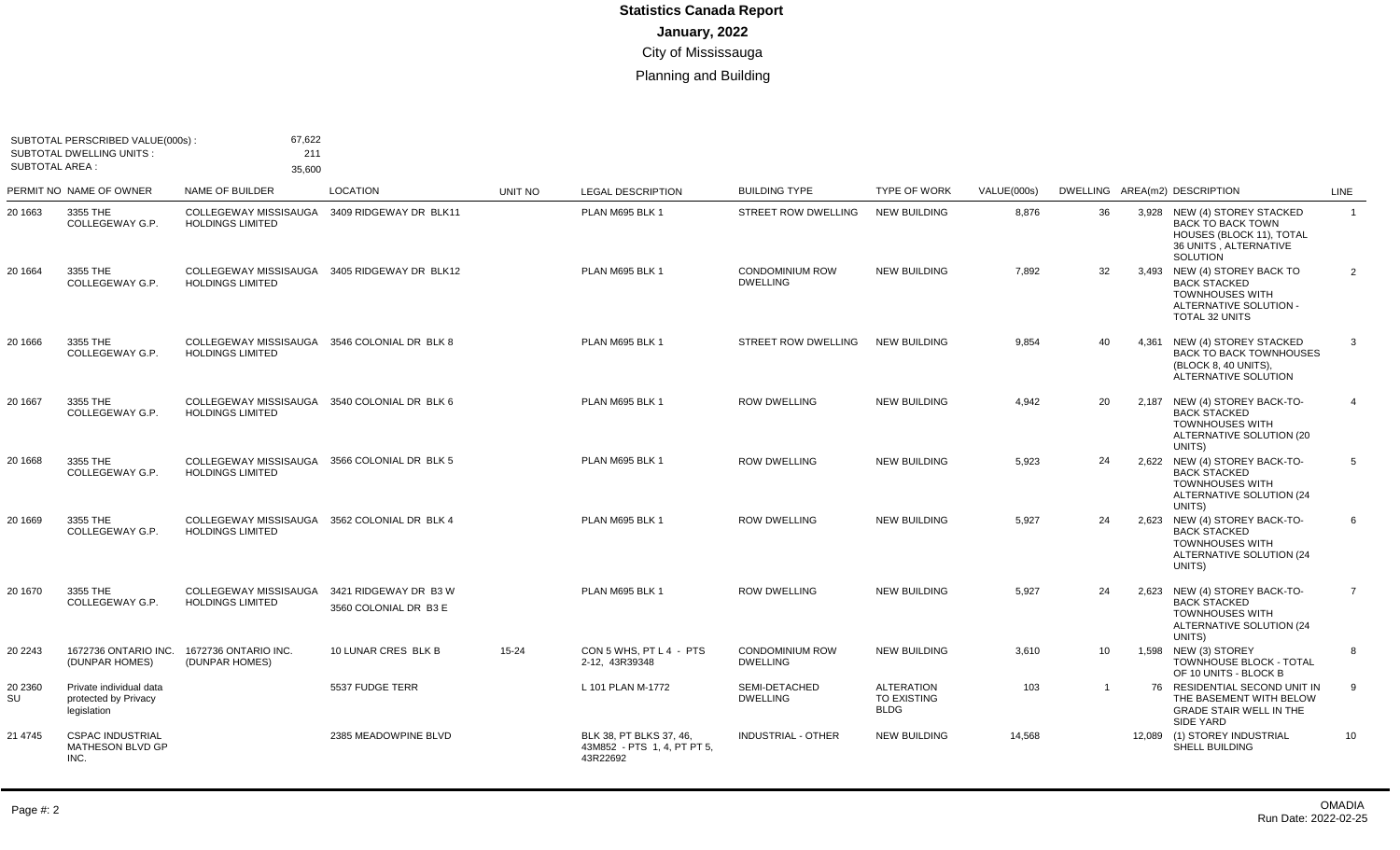| <b>SUBTOTAL AREA:</b> | SUBTOTAL PERSCRIBED VALUE(000s):<br><b>SUBTOTAL DWELLING UNITS:</b> | 25,873<br>23<br>13.087                    |                                              |         |                                                            |                                           |                                                 |             |              |     |                                                                                                                                                                                |                |
|-----------------------|---------------------------------------------------------------------|-------------------------------------------|----------------------------------------------|---------|------------------------------------------------------------|-------------------------------------------|-------------------------------------------------|-------------|--------------|-----|--------------------------------------------------------------------------------------------------------------------------------------------------------------------------------|----------------|
|                       | PERMIT NO NAME OF OWNER                                             | NAME OF BUILDER                           | <b>LOCATION</b>                              | UNIT NO | <b>LEGAL DESCRIPTION</b>                                   | <b>BUILDING TYPE</b>                      | <b>TYPE OF WORK</b>                             | VALUE(000s) |              |     | DWELLING AREA(m2) DESCRIPTION                                                                                                                                                  | LINE           |
| 21 5003               | <b>ST JOHN ANGLICAN</b><br><b>CHURCH</b>                            |                                           | 3048 CEDAR CREEK LANE                        |         | PLAN 830 BLK C                                             | <b>INDUSTRIAL - OTHER</b>                 | <b>NEW BUILDING</b>                             | 440         |              |     | 242 (1) STOREY MAINTENANCE<br><b>BUILDING FOR ST. JOHN'S</b><br><b>DIXIE CEMETERY</b>                                                                                          | $\overline{1}$ |
| 21 5653               | Private individual data<br>protected by Privacy<br>legislation      |                                           | 50-A BROADVIEW AVE L<br>50-B BROADVIEW AVE R |         | <b>PLAN 479 LOT 17</b>                                     | SEMI-DETACHED<br><b>DWELLING</b>          | <b>NEW BUILDING</b>                             | 1.111       | 2            |     | 424 NEW (2) STOREY SEMI-<br>DETACHED DWELLING WITH<br><b>FINISHED BASEMENT</b>                                                                                                 | 2              |
| 21 6289               | Private individual data<br>protected by Privacy<br>legislation      |                                           | 1447 WOODEDEN DR                             |         | PLAN 425 LOT 49                                            | <b>DETACHED DWELLING</b>                  | <b>NEW BUILDING</b>                             | 1,741       |              | 643 | NEW 2 STOREY DETACHED<br><b>DWELLING WITH FINISHED</b><br><b>BASEMENT - DEMOLISH</b><br><b>EXISTING DETACHED</b><br><b>DWELLING</b>                                            | 3              |
| 21 6257               | Private individual data<br>protected by Privacy<br>legislation      |                                           | 1249 MISSISSAUGA RD                          |         | PLAN A10 PT LOT 2                                          | <b>DETACHED DWELLING</b>                  | <b>ADDITION AND</b><br><b>ALTERATION</b>        | 198         |              |     | 60 EXTENSION OF EXISTING<br><b>ATTACHED GARAGE</b><br><b>RESULTING IN RE-</b><br>ORIENTATION OF EXISTING<br>ATTACHED GARAGE - 2ND<br>STOREY ADDITION - INT ALTS<br>& RE-STUCCO | $\overline{4}$ |
| 21 6024               | Private individual data<br>protected by Privacy<br>legislation      |                                           | 3370 CREDIT HEIGHTS DR                       |         | LT 314 PLAN 6 550                                          | <b>DETACHED DWELLING</b>                  | <b>ALTERATION</b><br>TO EXISTING<br><b>BLDG</b> | 65          |              |     | NEW BALCONY (REAR) & NEW<br>WINDOWS IN EXISTING<br><b>OPENING (REAR)</b>                                                                                                       | 5              |
| 21 7161               | CITY PARK (DIXIE RD)<br><b>INC</b>                                  | <b>CENTRAL BY CITY PARK</b><br>HOMES INC. | 2087 PRIMATE RD                              |         | L 19 PLAN M-2115                                           | <b>DETACHED DWELLING</b>                  | <b>NEW BUILDING</b>                             | 596         |              |     | 256 NEW (3) STOREY SINGLE<br><b>FAMILY DWELLING WITH</b><br>UNFINISHED BASEMENT                                                                                                | 6              |
| 21 6864               | 1672736 ONTARIO INC.<br>(DUNPAR HOMES)                              | 1672736 ONTARIO INC.<br>(DUNPAR HOMES)    | 35 LUNAR CRES BLK N                          | 120-137 | CON 5 WHS. PT L 4 - PTS<br>2-12. 43R39348                  | <b>CONDOMINIUM ROW</b><br><b>DWELLING</b> | <b>NEW BUILDING</b>                             | 6,211       | 18           |     | 2,670 NEW (3) STOREY BACK TO<br><b>BACK TOWNHOUSES - 18</b><br>UNITS - BLOCK N                                                                                                 | $\overline{7}$ |
| 21 7186               | Private individual data<br>protected by Privacy<br>legislation      |                                           | 3047 KIRWIN AVE                              |         | PLAN CON 14 LOT 13 PT<br>LOT <sub>14</sub>                 | DETACHED DWELLING                         | <b>ADDITION AND</b><br><b>ALTERATION</b>        | 553         |              | 138 | (2) STOREY ADDITION,<br><b>INTERIOR ALTERATIONS.</b><br>ATTACHED GARAGE                                                                                                        | 8              |
| 21 7023               | 2793385 ONTARIO LTD                                                 |                                           | 5270 SOLAR DR                                |         | PL 43M793, PT B 3, 24 -<br>PTS 4, 5, 10-17, 19<br>43R23726 | MULTI-TENANT<br><b>INDUSTRIAL</b>         | <b>NEW BUILDING</b>                             | 9,933       |              |     | 5,757 NEW (1) STOREY SHELL<br><b>INDUSTRIAL BUILDING INCL</b><br>(21) DEMISING WALLS                                                                                           | 9              |
| 21 7086<br>SU         | Private individual data<br>protected by Privacy<br>legislation      |                                           | 5880 OSPREY BLVD                             |         | L 4 PLAN M-1457                                            | <b>DETACHED DWELLING</b>                  | <b>ALTERATION</b><br>TO EXISTING<br><b>BLDG</b> | 150         | $\mathbf{1}$ |     | 91 RESIDENTIAL SECOND UNIT IN<br><b>BASEMENT FINISH PARTIAL</b><br><b>BASEMENT WITH BELOW</b><br><b>GRADE STAIRWELL IN SIDE</b><br>YARD                                        | 10             |
| 21 7022               | 2793385 ONTARIO LTD                                                 |                                           | 5266 SOLAR DR                                |         | PL 43M793, PT B 3, 24 -<br>PTS 4, 5, 10-17, 19<br>43R23726 | MULTI-TENANT<br><b>INDUSTRIAL</b>         | <b>NEW BUILDING</b>                             | 4,875       |              |     | 2,806 NEW (1) STOREY SHELL<br>INDUSTRIAL BUILDING INCL<br>(11) DEMISING WALLS                                                                                                  | 11             |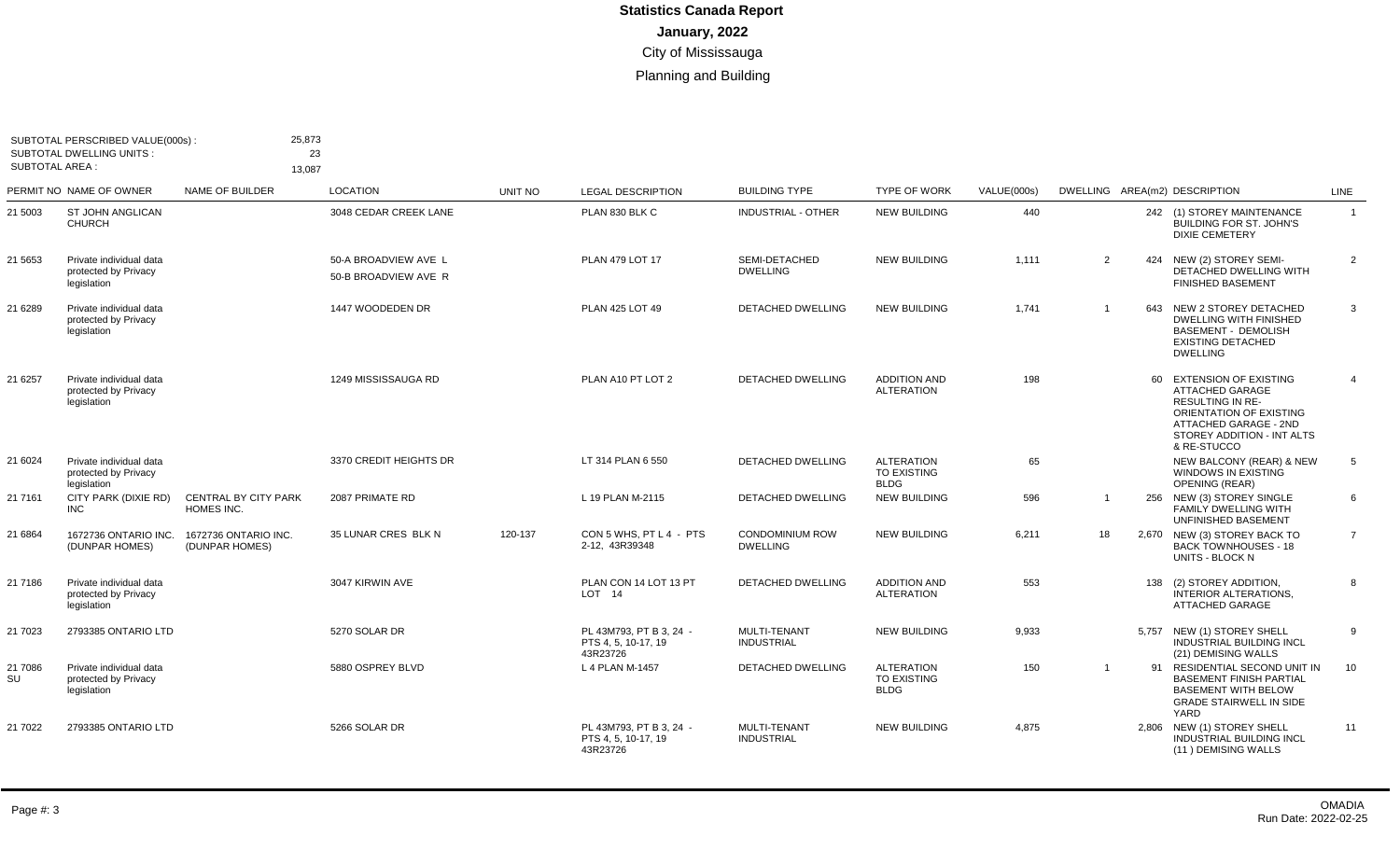| <b>SUBTOTAL DWELLING UNITS:</b><br><b>SUBTOTAL AREA:</b>                   |                        |                                  |                                                                          |                                                                                                                                                         |                                                 |                                                        |                    |                |     |                                                                                                                          |                                                                                                                                                                                                                                                                                                                                             |
|----------------------------------------------------------------------------|------------------------|----------------------------------|--------------------------------------------------------------------------|---------------------------------------------------------------------------------------------------------------------------------------------------------|-------------------------------------------------|--------------------------------------------------------|--------------------|----------------|-----|--------------------------------------------------------------------------------------------------------------------------|---------------------------------------------------------------------------------------------------------------------------------------------------------------------------------------------------------------------------------------------------------------------------------------------------------------------------------------------|
| PERMIT NO NAME OF OWNER                                                    | <b>NAME OF BUILDER</b> | <b>LOCATION</b>                  | UNIT NO                                                                  | <b>LEGAL DESCRIPTION</b>                                                                                                                                | <b>BUILDING TYPE</b>                            | <b>TYPE OF WORK</b>                                    | <b>VALUE(000s)</b> |                |     |                                                                                                                          | <b>LINE</b>                                                                                                                                                                                                                                                                                                                                 |
| Private individual data<br>protected by Privacy<br>legislation             |                        | 651 KOZEL CRT                    |                                                                          | L 3 PLAN M-1796                                                                                                                                         | <b>DETACHED DWELLING</b>                        | <b>ADDITION TO</b><br><b>EXISTING BLDG</b>             | 75                 |                |     | IN REAR YARD R4-62                                                                                                       | $\overline{1}$                                                                                                                                                                                                                                                                                                                              |
| <b>OMERS REALTY</b><br><b>MANAGEMENT</b><br>CORP/156 SQUARE<br>ONE LIMITED |                        | 100 CITY CENTRE DR               |                                                                          | PL 43M1010 BLK 21 PT<br>BLKS 1, 16, 19, 20<br>43R35320 PTS 9, 10, 16,<br>43R35814 PTS 1-10, 14, 15,<br>17-22, 24-27, 43R13128 PT<br>PT 1, 43R33496 PT 1 | <b>COMMERCIAL RETAIL -</b><br><b>MULTI-USER</b> | <b>ALTERATION</b><br><b>TO EXISTING</b><br><b>BLDG</b> | 1,367              |                |     | <b>INTERIOR ALTERATIONS -</b><br>INSTALLED NEW ESCALATOR.<br><b>REMOVE &amp; INFILL OLD</b><br><b>MOVATORS - WALMART</b> | 2                                                                                                                                                                                                                                                                                                                                           |
| <b>STONEBROOK</b><br>PROPERTIES INC                                        |                        | 1035 SOUTHDOWN RD                |                                                                          | CON 2 SDS. PT LT 30 - PT<br>3 43R33327                                                                                                                  | APARTMENT (> 6 UNITS)                           | <b>NEW BUILDING</b>                                    | 65,064             | 225            |     | W/ BELOW SLAB PLUMBING -<br>NEW (18) STOREY APT W/(3)<br><b>COMPLAINCE DATE: JUNE 30.</b><br>2022                        | 3                                                                                                                                                                                                                                                                                                                                           |
| Private individual data<br>protected by Privacy<br>legislation             |                        | 1910 DELANEY DR                  |                                                                          | PLAN 642 LOT 29                                                                                                                                         | <b>DETACHED DWELLING</b>                        | <b>ADDITION TO</b><br><b>EXISTING BLDG</b>             | 151                |                |     | <b>FRONT YARD - NEW FRONT</b><br><b>PORCH</b>                                                                            | 4                                                                                                                                                                                                                                                                                                                                           |
| Private individual data<br>protected by Privacy<br>legislation             |                        | 5923 MANZANILLO CRES R           |                                                                          | PLAN 43M1437, PART LOT<br>412 - PTS 15, 16 43R26008                                                                                                     | SEMI-DETACHED<br><b>DWELLING</b>                | <b>ALTERATION</b><br><b>TO EXISTING</b><br><b>BLDG</b> | 53                 |                |     | <b>FINISHED BASEMENT &amp;</b><br>BELOW GRADE STAIRWELL IN<br>SIDE YARD                                                  | 5                                                                                                                                                                                                                                                                                                                                           |
| <b>CITY PARK (TESTON</b><br>RD) INC.                                       |                        | 2-B IROQUOIS AVE R               |                                                                          | LT 317 PL F12                                                                                                                                           | SEMI-DETACHED<br><b>DWELLING</b>                | <b>NEW BUILDING</b>                                    | 1.008              | 2              |     | DETATCHED DWELLING WITH<br><b>FINISHED BASEMENT</b>                                                                      | 6                                                                                                                                                                                                                                                                                                                                           |
| Private individual data<br>protected by Privacy<br>legislation             |                        | 34 DE JONG DR                    |                                                                          | PLAN 513 LOT 165                                                                                                                                        | <b>DETACHED DWELLING</b>                        | <b>NEW BUILDING</b>                                    | 887                |                |     | <b>DWELLING WITH FINISHED</b><br><b>BASEMENT:</b><br>DEMOLITION OF EXISTING<br><b>DWELLING</b>                           | $\overline{7}$                                                                                                                                                                                                                                                                                                                              |
| Private individual data<br>protected by Privacy<br>legislation             |                        | 3465 AQUINAS AVE                 |                                                                          | L 78 PLAN M-1498                                                                                                                                        | <b>DETACHED DWELLING</b>                        | <b>ALTERATION</b><br><b>TO EXISTING</b><br><b>BLDG</b> | 149                |                |     | THE BASEMENT, FINISHED<br><b>BASEMENT FOR PRINCIPAL</b><br><b>RESIDENCE</b>                                              | 8                                                                                                                                                                                                                                                                                                                                           |
| Private individual data<br>protected by Privacy<br>legislation             |                        | 1247 BLOOR ST                    |                                                                          | PLAN 716 LOT 110                                                                                                                                        | DETACHED DWELLING                               | <b>ALTERATION</b><br><b>TO EXISTING</b><br><b>BLDG</b> | 112                | $\overline{1}$ |     | <b>BASEMENT</b>                                                                                                          | 9                                                                                                                                                                                                                                                                                                                                           |
| 2510 ROYAL WINDSOR<br>DRIVE LP                                             |                        | 2510 ROYAL WINDSOR DR            |                                                                          | PT LT L34, CON 3, SDS -<br>PTS 1, 2, 4, 6-9, 24-27<br>43R39863                                                                                          | <b>INDUSTRIAL - OTHER</b>                       | <b>OTHER</b>                                           | 1,695              |                |     | RETAINING WALL ALONG THE<br>PROPERTY LINE AND THE<br><b>CREEK</b>                                                        | 10                                                                                                                                                                                                                                                                                                                                          |
| Private individual data<br>protected by Privacy<br>legislation             |                        | 5100 GUILDWOOD WAY               |                                                                          | PLAN M790 LOT 102                                                                                                                                       | <b>DETACHED DWELLING</b>                        | <b>ALTERATION</b><br>TO EXISTING<br><b>BLDG</b>        | 166                | -1             | 120 | <b>BASEMENT, BELOW GRADE</b><br>STAIRWELL IN REAR YARD                                                                   | 11                                                                                                                                                                                                                                                                                                                                          |
| Private individual data<br>protected by Privacy<br>legislation             |                        | 95 THOMAS ST                     |                                                                          | CON 5 WHS PT LOT 3<br>RP 43R936 PART 1<br>RP 43R8329 PART 2                                                                                             | DETACHED DWELLING                               | <b>NEW BUILDING</b>                                    | 766                |                |     | DWELLING WITH FINISHED<br><b>BASEMENT</b>                                                                                | 12                                                                                                                                                                                                                                                                                                                                          |
|                                                                            |                        | SUBTOTAL PERSCRIBED VALUE(000s): | 71,585<br>232<br>25.826<br>CITY PARK (TESTON RD) INC. 2-A IROQUOIS AVE L |                                                                                                                                                         |                                                 |                                                        |                    |                |     |                                                                                                                          | DWELLING AREA(m2) DESCRIPTION<br>36 UNHEATED ADDITION & DECK<br>24,412 CONDITIONAL PERMIT - FDN<br>LVL U/G PARKING GARAGE -<br>76 SECOND FLOOR ADDITION IN<br>383 NEW 2 STOREY SEMI-<br>318 NEW 2 STOREY DETACHED<br>100 RESIDENTIAL SECOND UNIT IN<br>67 RESIDENTIAL SECOND UNIT IN<br>RESIDENTIAL SECOND UNIT IN<br>288 2 STOREY DETACHED |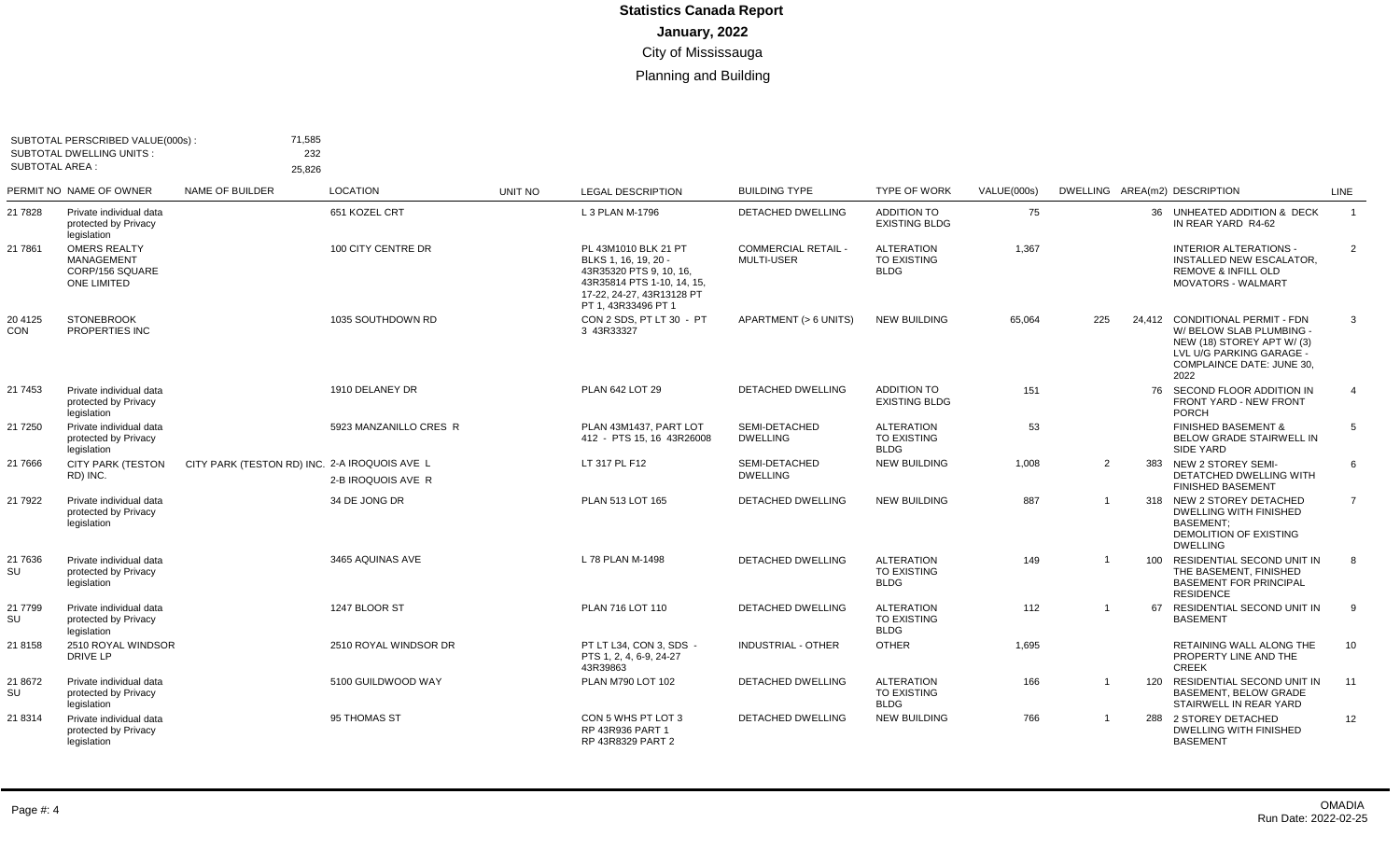| <b>SUBTOTAL AREA:</b> | SUBTOTAL PERSCRIBED VALUE(000s) :<br><b>SUBTOTAL DWELLING UNITS:</b> | 2,673<br>7<br>1.147                                                             |                       |         |                                                               |                                  |                                                        |             |                |    |                                                                                                                                                                                           |                |
|-----------------------|----------------------------------------------------------------------|---------------------------------------------------------------------------------|-----------------------|---------|---------------------------------------------------------------|----------------------------------|--------------------------------------------------------|-------------|----------------|----|-------------------------------------------------------------------------------------------------------------------------------------------------------------------------------------------|----------------|
|                       | PERMIT NO NAME OF OWNER                                              | <b>NAME OF BUILDER</b>                                                          | <b>LOCATION</b>       | UNIT NO | <b>LEGAL DESCRIPTION</b>                                      | <b>BUILDING TYPE</b>             | <b>TYPE OF WORK</b>                                    | VALUE(000s) |                |    | DWELLING AREA(m2) DESCRIPTION                                                                                                                                                             | <b>LINE</b>    |
| 21 8148               | Private individual data<br>protected by Privacy<br>legislation       |                                                                                 | 3161 ANDERSON CRES    |         | PLAN M347 PT LOT 68<br><b>RP 43R8510 PARTS</b><br>23,24,25,26 | <b>DETACHED DWELLING</b>         | <b>ADDITION TO</b><br><b>EXISTING BLDG</b>             | 92          |                |    | 27 ADDITION: SUNROOM IN THE<br><b>REAR YARD, INTERIOR</b><br>ALTERATION: RECREATIONAL<br>ROOM - DEMOLISH EXISTING<br>AS-BUILT DECK & SUNROOM<br>C/R OTC 137540 & 141195                   | $\overline{1}$ |
| 21 8057<br>SU         | Private individual data<br>protected by Privacy<br>legislation       |                                                                                 | 6437 TENTH LINE WEST  |         | PT BLK 157 M-750 - PT 24,<br>43R21079                         | <b>DETACHED DWELLING</b>         | <b>ALTERATION</b><br><b>TO EXISTING</b><br><b>BLDG</b> | 116         | $\overline{1}$ |    | 70 RESIDENTIAL SECOND UNIT IN<br><b>BASEMENT SEPARATE</b><br>FINISHED BASEMENT AREA<br><b>BELOW GRADE STAIRWELL IN</b><br><b>REAR YARD</b>                                                | 2              |
| 21 8176               | <b>A3 BUILDERS LTD</b>                                               | A3 BUILDERS LTD.                                                                | 964 NINTH ST          |         | PLAN D23 LOT 90                                               | <b>DETACHED DWELLING</b>         | <b>ADDITION AND</b><br><b>ALTERATION</b>               | 405         |                |    | 146 REMOVE EXISTING 2nd<br>STOREY. PROPOSED NEW 2nd<br>STOREY & REAR PORCH<br><b>INTERIOR ALTERATIONS ON</b><br><b>GRND FLR &amp; BSMT, EXTERIOR</b><br><b>ALTERATIONS</b>                | 3              |
| 21 8525               | Private individual data<br>protected by Privacy<br>legislation       | Private individual data protected 2202 BREEZY BRAE DR<br>by Privacy legislation |                       |         | PLAN 493 LOT 109                                              | <b>DETACHED DWELLING</b>         | <b>ALTERATION</b><br><b>TO EXISTING</b><br><b>BLDG</b> | 810         |                |    | 271 TWO (2) STOREY REAR<br><b>ADDITION, 2ND STOREY</b><br><b>ADDITION OVER EXISTING 1</b><br>STOREY DWELLING, NEW<br>DECK WITH ROOF & WALK<br>OUT IN REAR YARD. NEW<br><b>FRONT PORCH</b> | $\overline{4}$ |
| 21 8573<br>SU         | Private individual data<br>protected by Privacy<br>legislation       |                                                                                 | 5468 HEATHERLEIGH AVE |         | L 89 PLAN M-1335                                              | DETACHED DWELLING                | <b>ALTERATION</b><br><b>TO EXISTING</b><br><b>BLDG</b> | 141         | $\overline{1}$ |    | 101 SECOND UNIT IN THE<br><b>BASEMENT &amp; NEW ENTRANCE</b><br><b>DOOR</b>                                                                                                               | 5              |
| 21 8195<br>SU         | Private individual data<br>protected by Privacy<br>legislation       |                                                                                 | 7133 PARA PL          |         | L 19 PLAN M-1433                                              | <b>DETACHED DWELLING</b>         | <b>ALTERATION</b><br><b>TO EXISTING</b><br><b>BLDG</b> | 106         |                |    | 56 RESIDENTIAL SECOND UNIT IN<br><b>BASEMENT WITH FINISHED</b><br>BASEMENT AREA, NEW SIDE<br><b>DOOR</b>                                                                                  | 6              |
| 21 8388               | Private individual data<br>protected by Privacy<br>legislation       |                                                                                 | 1094 WESTMOUNT AVE    |         | PLAN C22 LOT 66 PT LOT 65<br>RP 43R1020 PARTS 1,2             | DETACHED DWELLING                | <b>NEW BUILDING</b>                                    | 850         | 2              |    | 366 NEW (2) STOREY CUSTOM SFD<br>WITH SECOND UNIT IN<br><b>BASEMENT FINISH PARTIAL</b><br><b>BASEMENT &amp; DEMOLISH</b><br>EXIST(1) STOREY SFD &<br>DEMOLISH EXIST DETACHED<br>GARAGE    | $\overline{7}$ |
| 21 8326<br>SU         | Private individual data<br>protected by Privacy<br>legislation       |                                                                                 | 3221 RIDGELEIGH HTS L |         | PLAN M1366 PT LT 99 -<br>PTS 1, 2 43R24719                    | SEMI-DETACHED<br><b>DWELLING</b> | <b>ALTERATION</b><br>TO EXISTING<br><b>BLDG</b>        | 63          | - 1            | 46 | RESIDENTIAL SECOND UNIT IN<br><b>BASEMENT FINISH PARTIAL</b><br><b>BASEMENT WITH NEW ABOVE</b><br><b>GRADE SIDE ENTRANCE</b>                                                              | 8              |
| 21 9640<br>SU         | Private individual data<br>protected by Privacy<br>legislation       |                                                                                 | 3404 DWIGGIN AVE      |         | PLAN 952 LOT 307                                              | DETACHED DWELLING                | <b>ALTERATION</b><br>TO EXISTING<br><b>BLDG</b>        | 90          |                | 65 | RESIDENTIAL SECOND UNIT IN<br><b>BASEMENT</b>                                                                                                                                             | 9              |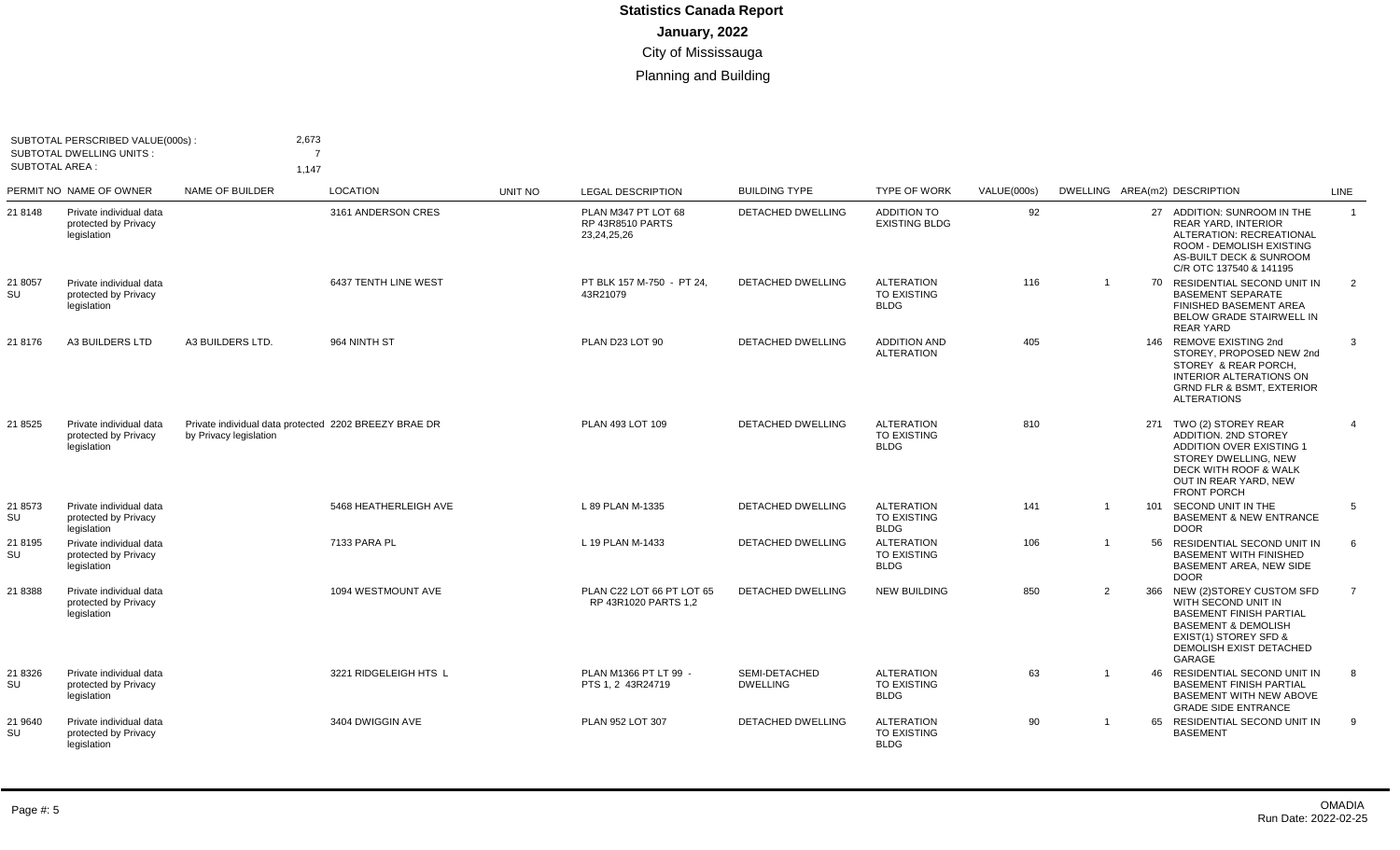| SUBTOTAL AREA : | SUBTOTAL PERSCRIBED VALUE(000s):<br><b>SUBTOTAL DWELLING UNITS:</b> | 80,433<br>18<br>60.751                    |                        |         |                                                   |                                    |                                                 |             |                |                                                                                                          |                 |
|-----------------|---------------------------------------------------------------------|-------------------------------------------|------------------------|---------|---------------------------------------------------|------------------------------------|-------------------------------------------------|-------------|----------------|----------------------------------------------------------------------------------------------------------|-----------------|
|                 | PERMIT NO NAME OF OWNER                                             | <b>NAME OF BUILDER</b>                    | <b>LOCATION</b>        | UNIT NO | <b>LEGAL DESCRIPTION</b>                          | <b>BUILDING TYPE</b>               | <b>TYPE OF WORK</b>                             | VALUE(000s) |                | DWELLING AREA(m2) DESCRIPTION                                                                            | <b>LINE</b>     |
| 21 8247         | 2822881 ONTARIO LTD                                                 |                                           | 3223 ORLANDO DR        |         | CON 7 EHS PCL 64 PT LOT<br>8                      | SINGLE TENANT<br><b>INDUSTRIAL</b> | <b>ALTERATION</b><br>TO EXISTING<br><b>BLDG</b> | 502         |                | <b>INTERIOR ALTERATIONS TO</b><br><b>GROUND FLOOR &amp;</b><br>MEZZANINE AREA - G.E<br><b>FORWARDERS</b> | $\overline{1}$  |
| 21 8516         | CITY PARK (DIXIE RD)<br><b>INC</b>                                  | <b>CENTRAL BY CITY PARK</b><br>HOMES INC. | 2123 ROYAL GALA CIR    |         | L 2 PLAN M-2115                                   | <b>DETACHED DWELLING</b>           | <b>NEW BUILDING</b>                             | 660         | $\overline{1}$ | 284 NEW (3) STOREY SINGLE<br><b>FAMILY DWELLING</b>                                                      | $\overline{2}$  |
| 21 8517         | CITY PARK (DIXIE RD)<br>INC                                         | <b>CENTRAL BY CITY PARK</b><br>HOMES INC. | 2127 ROYAL GALA CIR    |         | L 3 PLAN M-2115                                   | <b>DETACHED DWELLING</b>           | <b>NEW BUILDING</b>                             | 660         | $\overline{1}$ | 284 NEW (3) STOREY SINGLE<br><b>FAMILY DWELLING</b>                                                      | 3               |
| 21 8518         | CITY PARK (DIXIE RD)<br><b>INC</b>                                  | <b>CENTRAL BY CITY PARK</b><br>HOMES INC. | 2131 ROYAL GALA CIR    |         | L 4 PLAN M-2115                                   | DETACHED DWELLING                  | <b>NEW BUILDING</b>                             | 660         | $\overline{1}$ | 284 NEW (3) STOREY SINGLE<br><b>FAMILY DWELLING</b>                                                      | $\overline{4}$  |
| 21 8519         | CITY PARK (DIXIE RD)<br><b>INC</b>                                  | <b>CENTRAL BY CITY PARK</b><br>HOMES INC. | 2130 ROYAL GALA CIR    |         | L 5 PLAN M-2115                                   | DETACHED DWELLING                  | <b>NEW BUILDING</b>                             | 558         | $\overline{1}$ | 240 NEW (3) STOREY SINGLE<br><b>FAMILY DWELLING</b>                                                      | 5               |
| 21 8520         | CITY PARK (DIXIE RD)<br><b>INC</b>                                  | <b>CENTRAL BY CITY PARK</b><br>HOMES INC. | 2126 ROYAL GALA CIR    |         | L 6 PLAN M-2115                                   | <b>DETACHED DWELLING</b>           | <b>NEW BUILDING</b>                             | 557         | -1             | 240 NEW (3) STOREY SINGLE<br><b>FAMILY DWELLING</b>                                                      | 6               |
| 21 8521         | CITY PARK (DIXIE RD)<br><b>INC</b>                                  | <b>CENTRAL BY CITY PARK</b><br>HOMES INC. | 2122 ROYAL GALA CIR    |         | L 7 PLAN M-2115                                   | <b>DETACHED DWELLING</b>           | <b>NEW BUILDING</b>                             | 558         | $\overline{1}$ | 240 NEW (3) STOREY SINGLE<br><b>FAMILY DWELLING</b>                                                      | $\overline{7}$  |
| 21 8998         | <b>CENTRAL BY CITY</b><br>PARK HOMES INC.                           | <b>CENTRAL BY CITY PARK</b><br>HOMES INC. | 2118 ROYAL GALA CIR    |         | L 8 PLAN M-2115                                   | <b>DETACHED DWELLING</b>           | <b>NEW BUILDING</b>                             | 559         | -1             | 240 NEW (3) STOREY SINGLE<br><b>FAMILY DWELLING</b>                                                      | 8               |
| 21 8999         | <b>CENTRAL BY CITY</b><br>PARK HOMES INC.                           | <b>CENTRAL BY CITY PARK</b><br>HOMES INC. | 2110 ROYAL GALA CIR    |         | L 9 PLAN M-2115                                   | <b>DETACHED DWELLING</b>           | <b>NEW BUILDING</b>                             | 630         | $\overline{1}$ | 271 NEW (3) STOREY SINGLE<br><b>FAMILY DWELLING</b>                                                      | 9               |
| 21 9000         | <b>CENTRAL BY CITY</b><br>PARK HOMES INC.                           | <b>CENTRAL BY CITY PARK</b><br>HOMES INC. | 2106 ROYAL GALA CIR    |         | L 10 PLAN M-2115                                  | <b>DETACHED DWELLING</b>           | <b>NEW BUILDING</b>                             | 557         | $\overline{1}$ | 239 NEW (3) STOREY SINGLE<br><b>FAMILY DWELLING</b>                                                      | 10 <sup>°</sup> |
| 21 9002         | <b>CENTRAL BY CITY</b><br>PARK HOMES INC.                           | <b>CENTRAL BY CITY PARK</b><br>HOMES INC. | 2151 ROYAL GALA CIR    |         | L 12 PLAN M-2115                                  | <b>DETACHED DWELLING</b>           | <b>NEW BUILDING</b>                             | 606         | $\overline{1}$ | 260 NEW (3) STOREY SINGLE<br><b>FAMILY DWELLING</b>                                                      | 11              |
| 21 8997         | <b>CENTRAL BY CITY</b><br><b>PARK HOMES INC.</b>                    | CENTRAL BY CITY PARK<br>HOMES INC.        | 2155 ROYAL GALA CIR    |         | L 13 PLAN M-2115                                  | DETACHED DWELLING                  | <b>NEW BUILDING</b>                             | 606         | $\overline{1}$ | 260 NEW (3) STOREY SINGLE<br>FAMILY DWELLING: ELEV. A.<br><b>MODEL: 2800</b>                             | 12              |
| 21 9003         | <b>CENTRAL BY CITY</b><br>PARK HOMES INC.                           | <b>CENTRAL BY CITY PARK</b><br>HOMES INC. | 2159 ROYAL GALA CIR    |         | L 14 PLAN M-2115                                  | DETACHED DWELLING                  | <b>NEW BUILDING</b>                             | 606         | $\overline{1}$ | 260 NEW (3) STOREY SINGLE<br><b>FAMILY DWELLING</b>                                                      | 13              |
| 21 9004         | <b>CENTRAL BY CITY</b><br>PARK HOMES INC.                           | <b>CENTRAL BY CITY PARK</b><br>HOMES INC. | 2163 ROYAL GALA CIR    |         | L 15 PLAN M-2115                                  | DETACHED DWELLING                  | <b>NEW BUILDING</b>                             | 606         | $\overline{1}$ | 260 NEW (3) STOREY SINGLE<br><b>FAMILY DWELLING</b>                                                      | 14              |
| 21 9005         | <b>CENTRAL BY CITY</b><br>PARK HOMES INC.                           | <b>CENTRAL BY CITY PARK</b><br>HOMES INC. | 2167 ROYAL GALA CIR    |         | L 16 PLAN M-2115                                  | <b>DETACHED DWELLING</b>           | <b>NEW BUILDING</b>                             | 606         | $\mathbf{1}$   | 260 NEW (3) STOREY SINGLE<br><b>FAMILY DWELLING</b>                                                      | 15              |
| 21 9006         | <b>CENTRAL BY CITY</b><br>PARK HOMES INC.                           | <b>CENTRAL BY CITY PARK</b><br>HOMES INC. | 2171 ROYAL GALA CIR    |         | L 17 PLAN M-2115                                  | DETACHED DWELLING                  | <b>NEW BUILDING</b>                             | 606         | $\overline{1}$ | 260 NEW (3) STOREY SINGLE<br><b>FAMILY DWELLING</b>                                                      | 16              |
| 21 9007         | <b>CENTRAL BY CITY</b><br>PARK HOMES INC.                           | <b>CENTRAL BY CITY PARK</b><br>HOMES INC. | 2175 ROYAL GALA CIR    |         | L 18 PLAN M-2115                                  | <b>DETACHED DWELLING</b>           | <b>NEW BUILDING</b>                             | 635         | -1             | 273 NEW (3) STOREY SINGLE<br><b>FAMILY DWELLING</b>                                                      | 17              |
| 21 9014         | <b>CENTRAL BY CITY</b><br>PARK HOMES INC.                           | <b>CENTRAL BY CITY PARK</b><br>HOMES INC. | 2121 PRIMATE RD        |         | L 26 PLAN M-2115                                  | DETACHED DWELLING                  | <b>NEW BUILDING</b>                             | 606         |                | 260 NEW (3) STOREY SINGLE<br><b>FAMILY DWELLING</b>                                                      | 18              |
| 21 8620         | DERRY AERO INC. &<br>DERRY ARI LTD.                                 |                                           | 3150 DERRY RD E B      |         | CON 7 EHS. PT LTS 9. 10 -<br>PTS 4, 7, 8 43R37432 | <b>INDUSTRIAL - OTHER</b>          | <b>NEW BUILDING</b>                             | 69.514      |                | 56.234 (1) STOREY INDUSTRIAL<br><b>SHELL BUILDING</b>                                                    | 19              |
| 21 8405<br>SU   | Private individual data<br>protected by Privacy<br>legislation      |                                           | 6532 WESTERN SKIES WAY |         | L 9 PLAN M-1380                                   | DETACHED DWELLING                  | ALTERATION<br>TO EXISTING<br><b>BLDG</b>        | 141         |                | 102 RESIDENTIAL SECOND UNIT IN<br><b>BASEMENT WITH ABOVE</b><br><b>GRADE SIDE YARD</b><br>ENTRANCE.      | 20              |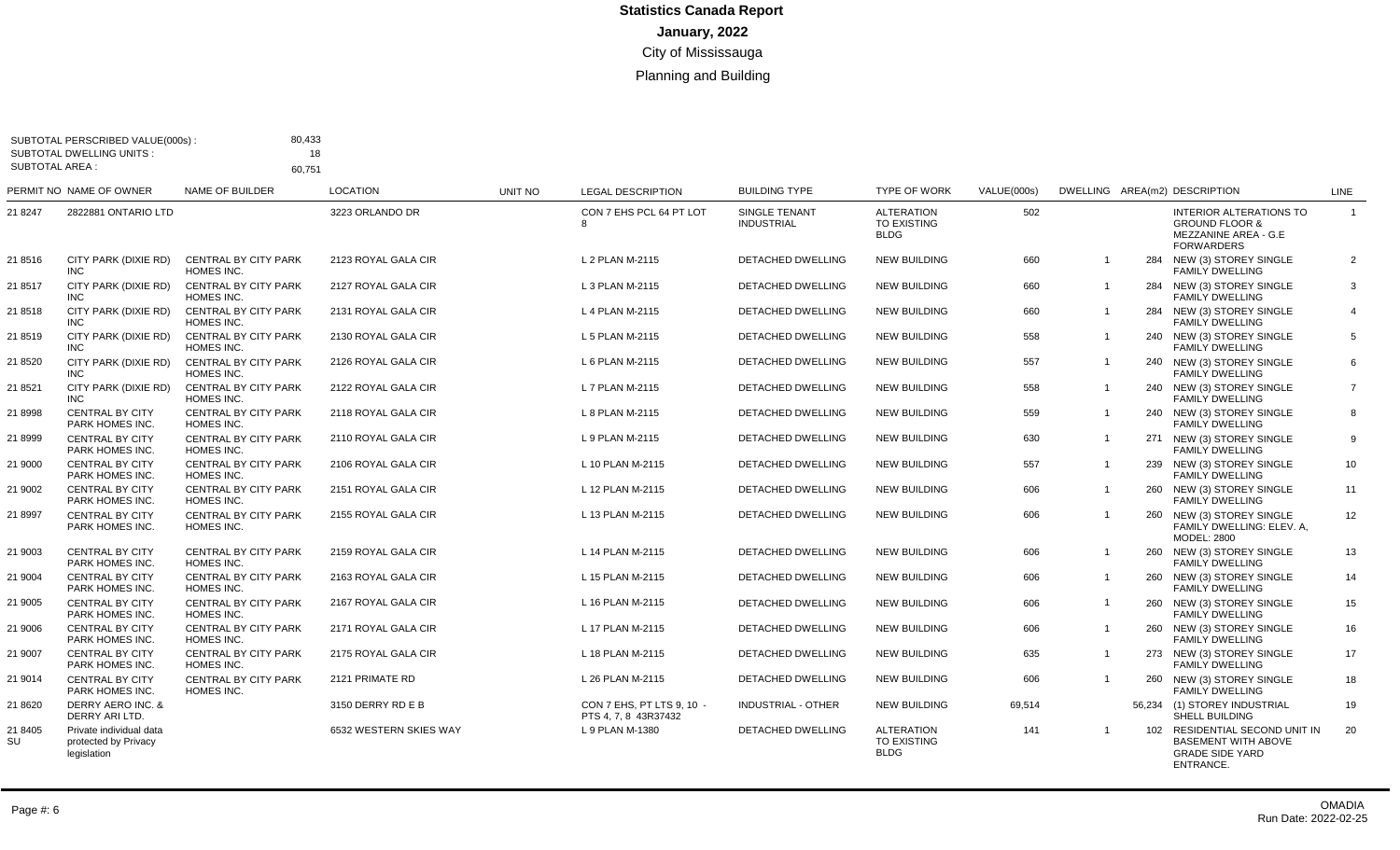| <b>SUBTOTAL AREA:</b> | SUBTOTAL PERSCRIBED VALUE(000s):<br><b>SUBTOTAL DWELLING UNITS:</b> |                        | 2,302<br>8<br>754     |                |                                                                                                                                                                                      |                                                 |                                                        |                    |                         |    |                                                                                                                                                                                |                |
|-----------------------|---------------------------------------------------------------------|------------------------|-----------------------|----------------|--------------------------------------------------------------------------------------------------------------------------------------------------------------------------------------|-------------------------------------------------|--------------------------------------------------------|--------------------|-------------------------|----|--------------------------------------------------------------------------------------------------------------------------------------------------------------------------------|----------------|
|                       | PERMIT NO NAME OF OWNER                                             | <b>NAME OF BUILDER</b> | <b>LOCATION</b>       | <b>UNIT NO</b> | <b>LEGAL DESCRIPTION</b>                                                                                                                                                             | <b>BUILDING TYPE</b>                            | <b>TYPE OF WORK</b>                                    | <b>VALUE(000s)</b> |                         |    | DWELLING AREA(m2) DESCRIPTION                                                                                                                                                  | LINE           |
| 21 8935<br>SU         | Private individual data<br>protected by Privacy<br>legislation      |                        | 5453 MIDDLEPORT CRES  |                | PLAN M1100 LOT 108                                                                                                                                                                   | <b>DETACHED DWELLING</b>                        | <b>ALTERATION</b><br><b>TO EXISTING</b><br><b>BLDG</b> | 97                 | $\overline{1}$          |    | 70 RESIDENTIAL SECOND UNIT                                                                                                                                                     | $\overline{1}$ |
| 21 9093<br>SU         | Private individual data<br>protected by Privacy<br>legislation      |                        | 865 MAYS CRES         |                | L 81 PLAN M-1273                                                                                                                                                                     | <b>DETACHED DWELLING</b>                        | <b>ALTERATION</b><br><b>TO EXISTING</b><br><b>BLDG</b> | 109                | $\overline{1}$          |    | 78 RESIDENTIAL SECOND UNIT, 1<br><b>BELOW GRADE STAIRWELL</b><br>ENTRANCE IN INTERIOR SIDE<br>YARD, 3 ENLARGED<br><b>BASEMENT WINDOWS, 1 NEW</b><br><b>EGRESS WINDOW</b>       | $\overline{2}$ |
| 21 9102<br>SU         | Private individual data<br>protected by Privacy<br>legislation      |                        | 5579 LANDSBOROUGH AVE |                | B 129 PLAN M-1193 & BLK<br>22 PLAN M1206                                                                                                                                             | <b>DETACHED DWELLING</b>                        | <b>ALTERATION</b><br><b>TO EXISTING</b><br><b>BLDG</b> | 129                | $\overline{1}$          |    | 78 RESIDENTIAL SECOND UNIT,<br><b>ENLARGE WINDOWS (2)</b><br>PROPOSED WINDOW (1) &<br>PROPOSED BELOW GRADE                                                                     | $\mathbf{3}$   |
| 21 9123               | <b>CREDIT VALLEY</b><br><b>CONSERVATION</b><br><b>AUTHORITY</b>     |                        | 1255 OLD DERRY RD     |                | CON 3 WHS PT LT 11, 12.<br>PL TOR 5 LTS 1-22, 54-65.<br>72-76, PART LTS 41, 46, 48-<br>53. 71. 77-79. WATER STR.<br>PART WILLOW LANE - PTS<br>2-7, 12-16 PART PTS 1, 17,<br>43R17252 | PUBLIC - OTHER                                  | <b>ALTERATION</b><br><b>TO EXISTING</b><br><b>BLDG</b> | 419                |                         |    | ALTERNATIVE SOLUTION-<br>MODIFY EXISTING ROOF<br>STORM WATER SYSTEM/RAIN<br>WATER HARVESTING SYSTEM<br>TO INCL. SMART BLUE-ROOF<br><b>SYSTEM &amp; SOFTWARE</b><br>MONITORING. | $\overline{4}$ |
| 21 8946               | 3883281 CANADA INC                                                  |                        | 1919 MINNESOTA CRT    | 400            | PL M10 PT LT 2 - 43R7908<br>PT                                                                                                                                                       | <b>COMMERCIAL OFFICE -</b><br><b>MULTI-USER</b> | <b>ALTERATION</b><br><b>TO EXISTING</b><br><b>BLDG</b> | 422                |                         |    | <b>INTERIOR ALTERATIONS -</b><br>PARTITIONS, HVAC, PLUMBING<br>& SPRINKLERS - OFFICE                                                                                           | -5             |
| 21 8564<br>SU         | Private individual data<br>protected by Privacy<br>legislation      |                        | 7362 SANDHURST DR     |                | PLAN M1138 LOT 18                                                                                                                                                                    | <b>DETACHED DWELLING</b>                        | <b>ALTERATION</b><br><b>TO EXISTING</b><br><b>BLDG</b> | 74                 | $\overline{1}$          | 53 | NEW SECOND UNIT - ABOVE<br><b>GRADE SIDE DOOR. NEW</b><br>WINDOW & (2) WINDOWS<br><b>ENLARGED</b>                                                                              | 6              |
| 21 8596<br>SU         | Private individual data<br>protected by Privacy<br>legislation      |                        | 2385 BELCARO WAY      |                | PLAN 363 PT LOTS 6.7<br>PLAN M458 PT BLK 45<br>43R 15098 PARTS 15,16 &<br>17                                                                                                         | <b>DETACHED DWELLING</b>                        | <b>ALTERATION</b><br><b>TO EXISTING</b><br><b>BLDG</b> | 90                 | $\overline{\mathbf{1}}$ | 64 | RESIDENTIAL SECOND UNIT IN<br><b>BASEMENT</b>                                                                                                                                  | $\overline{7}$ |
| 21 9107               | 2863453 ONTARIO INC.                                                |                        | 896 TENTH ST          |                | PLAN D23 LOT 138                                                                                                                                                                     | <b>DETACHED DWELLING</b>                        | <b>NEW BUILDING</b>                                    | 730                | $\overline{1}$          |    | 254 NEW (2) STOREY DETACHED<br><b>DWELLING &amp; DEMOLISH</b><br><b>EXISITNG HOUSE</b>                                                                                         | 8              |
| 21 8745<br><b>SU</b>  | Private individual data<br>protected by Privacy<br>legislation      |                        | 1377 WILLOWVALE GDNS  |                | PLAN M1041 LOT 85                                                                                                                                                                    | DETACHED DWELLING                               | <b>ALTERATION</b><br><b>TO EXISTING</b><br><b>BLDG</b> | 97                 | $\overline{\mathbf{1}}$ | 59 | RESIDENTIAL SECOND UNIT<br>(TENANT AREA), FINISHED<br>BASEMENT (OWNER AREA), 2<br><b>ENLARGED BASEMENT</b><br>WINDOWS, 1 EGRESS<br><b>WINDOW</b>                               | 9              |
| 21 8815<br>SU         | Private individual data<br>protected by Privacy<br>legislation      |                        | 7299 BLACKWOOD MEWS   |                | L 71 PLAN M-1555                                                                                                                                                                     | DETACHED DWELLING                               | <b>ALTERATION</b><br><b>TO EXISTING</b><br><b>BLDG</b> | 135                | $\overline{1}$          | 97 | NEW SECOND UNIT -<br><b>BASEMENT WALKOUT, (1)</b><br>NEW WINDOW & (2) WINDOWS<br><b>ENLARGED</b>                                                                               | 10             |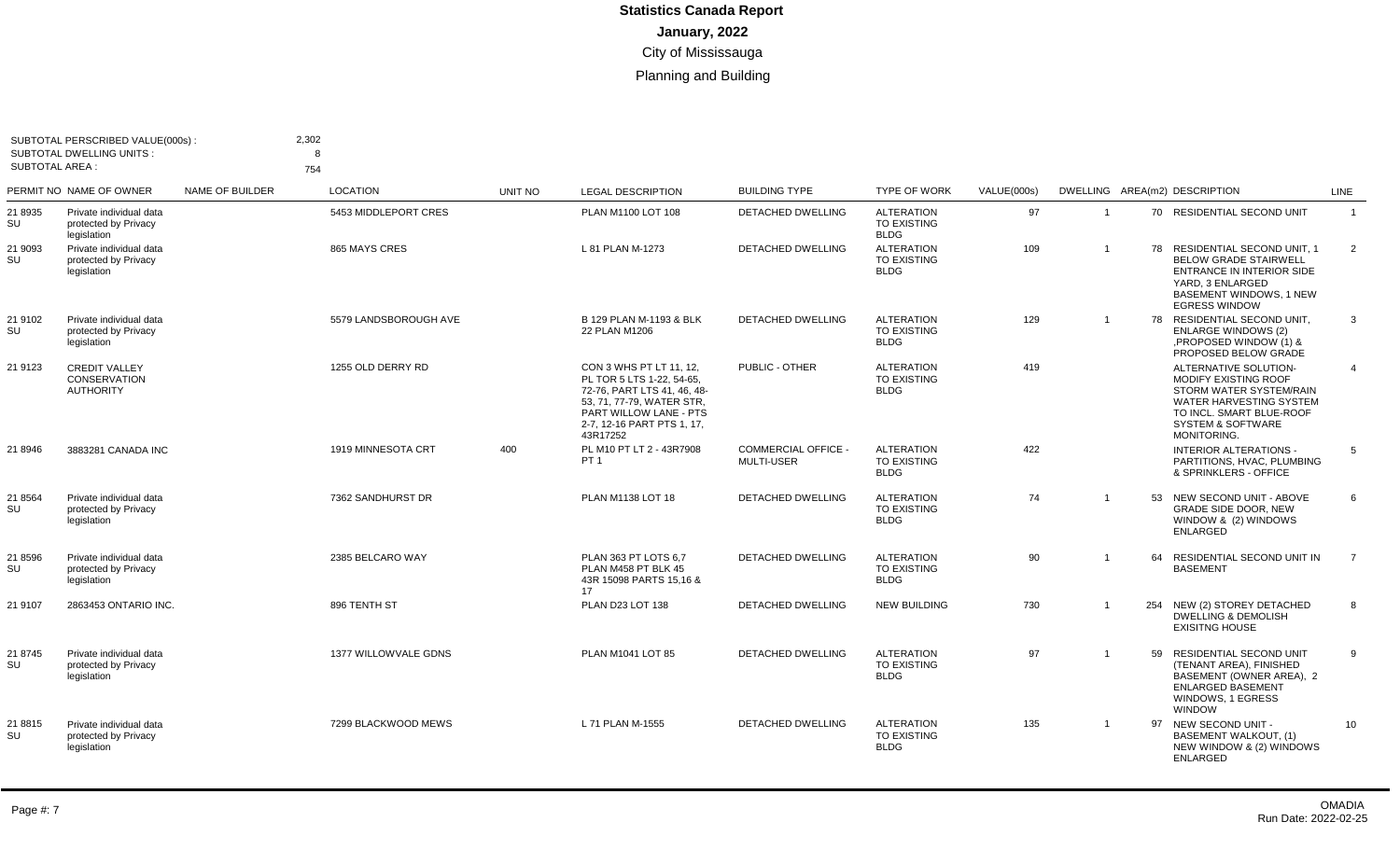| <b>SUBTOTAL AREA:</b> | SUBTOTAL PERSCRIBED VALUE(000s):<br>SUBTOTAL DWELLING UNITS:                           |                 | 4,644<br>4<br>819       |             |                                              |                                           |                                                        |             |                |     |                                                                                                                                  |                |
|-----------------------|----------------------------------------------------------------------------------------|-----------------|-------------------------|-------------|----------------------------------------------|-------------------------------------------|--------------------------------------------------------|-------------|----------------|-----|----------------------------------------------------------------------------------------------------------------------------------|----------------|
|                       | PERMIT NO NAME OF OWNER                                                                | NAME OF BUILDER | <b>LOCATION</b>         | UNIT NO     | <b>LEGAL DESCRIPTION</b>                     | <b>BUILDING TYPE</b>                      | <b>TYPE OF WORK</b>                                    | VALUE(000s) |                |     | DWELLING AREA(m2) DESCRIPTION                                                                                                    | <b>LINE</b>    |
| 21 9315               | Private individual data<br>protected by Privacy<br>legislation                         |                 | 4041 CLAYPINE RISE      |             | PLAN M397 LOT 22                             | DETACHED DWELLING                         | <b>ADDITION AND</b><br><b>ALTERATION</b>               | 110         |                |     | 54 SECOND STOREY ADDITION<br><b>OVER GARAGE &amp; INTERIOR</b><br><b>ALTERATIONS</b>                                             | $\overline{1}$ |
| 21 9534<br>SU         | Private individual data<br>protected by Privacy<br>legislation                         |                 | 7127 WRIGLEY CRT        |             | L 49 PLAN M-1759                             | <b>DETACHED DWELLING</b>                  | <b>ALTERATION</b><br><b>TO EXISTING</b><br><b>BLDG</b> | 161         | $\overline{1}$ | 100 | RESIDENTIAL SECOND UNIT IN<br><b>BASEMENT, SIDE ENTRANCE</b><br>& 3 ENLARGED WINDOWS                                             | 2              |
| 21 8959<br>SU         | Private individual data<br>protected by Privacy<br>legislation                         |                 | 7133 SAINT BARBARA BLVD |             | L 4 PLAN M-1758                              | DETACHED DWELLING                         | <b>ALTERATION</b><br>TO EXISTING<br><b>BLDG</b>        | 154         | $\mathbf 1$    | 93  | RESIDENTIAL SECOND UNIT IN<br><b>BASEMENT, SEPARATE</b><br>FINISHED BASEMENT AREA.<br>ADDITION IN FRONT YARD                     | 3              |
| 21 8957               | <b>UNIVERSAL</b><br><b>INVESTMENT GROUP</b><br>INC 2054529 ONTARIO<br><b>INC</b>       |                 | 2460 ROYAL WINDSOR DR   |             | CON 3 SDS PT LOTS 33.34                      | <b>SINGLE TENANT</b><br><b>INDUSTRIAL</b> | <b>NEW BUILDING</b>                                    | 276         |                |     | 176 ERECTION OF A (1) STOREY<br>PRE-FABRICATED STEEL<br>QUONSET HUT - UNIVERSAL<br>DRUM RECONDITIONING CO                        | $\overline{4}$ |
| 21 9340               | 2622855 ONTARIO INC                                                                    |                 | 1715 MEDALLION CRT      |             | PLAN M19 LOT 68                              | <b>DETACHED DWELLING</b>                  | <b>ADDITION AND</b><br><b>ALTERATION</b>               | 77          |                |     | 18 ADDITION ON GROUND AND<br>SECOND FLOORS, INTERIOR<br>ALTERATIONS, BELOW GRADE<br>STAIRWELL IN SIDE YARD,<br><b>RECLADDING</b> | 5              |
| 21 9115               | Private individual data<br>protected by Privacy<br>legislation                         |                 | 3175 PARKERHILL RD      |             | PLAN B25 PT LOT 11                           | DETACHED DWELLING                         | <b>ADDITION AND</b><br><b>ALTERATION</b>               | 609         | $\overline{1}$ |     | 313 ADDITION AT THE REAR, 2-<br>STOREY, BASEMENT WALK-<br>OUT & SECOND UNIT IN THE<br><b>BASEMENT</b>                            | 6              |
| 21 9537               | Private individual data<br>protected by Privacy<br>legislation                         |                 | 500 CHANTENAY DR        |             | <b>PLAN 773 LOT 37</b>                       | <b>DETACHED DWELLING</b>                  | <b>DEMOLITION</b>                                      | 37          |                |     | DEMOLITION OF EXISTING<br>SINGLE FAMILY DWELLING                                                                                 | $\overline{7}$ |
| 21 9179               | <b>CR4 SKYMARK INC</b>                                                                 |                 | 2680 SKYMARK AVE        | 300.3 RD FL | PLAN M533 PT BLK 10<br>RP 43R14673 PARTS 1.2 | <b>COMMERCIAL OFFICE -</b><br>MULTI-USER  | <b>ALTERATION</b><br><b>TO EXISTING</b><br><b>BLDG</b> | 1,300       |                |     | <b>INTERIOR ALTERATIONS.</b><br>LANDLORD'S WORK FOR A<br><b>TURNKEY OFFICE SPACE</b>                                             | 8              |
| 21 9022<br>SU         | Private individual data<br>protected by Privacy<br>legislation                         |                 | 4581 LONGMOOR RD        |             | PLAN M686 LOT 25                             | <b>DETACHED DWELLING</b>                  | <b>ALTERATION</b><br>TO EXISTING<br><b>BLDG</b>        | 92          | $\mathbf 1$    | 66  | RESIDENTIAL SECOND UNIT IN<br>BASEMENT, NEW SIDE DOOR                                                                            | 9              |
| 21 9727               | PLATINUM DRIVE<br><b>DEVELOPMENT</b><br><b>CORPORATION</b>                             |                 | 3545 ODYSSEY DR I       | I-1 TO I-20 | <b>B 6 PLAN M-1977</b>                       | <b>COMMERCIAL - OTHER</b>                 | <b>ALTERATION</b><br>TO EXISTING<br><b>BLDG</b>        | 827         |                |     | NINETEEN (19) NEW DEMISING<br>WALLS TO CREATE 20 UNITS<br>(I-1 TO I-20)                                                          | 10             |
| 21 9728               | PLATINUM DRIVE<br><b>DEVELOPMENT</b><br><b>CORPORATION C/O</b><br><b>SANFORD MINUK</b> |                 | 3505 ODYSSEY DR H       | H-1 TO H-18 | <b>B 6 PLAN M-1977</b>                       | <b>COMMERCIAL - OTHER</b>                 | <b>ALTERATION</b><br>TO EXISTING<br><b>BLDG</b>        | 740         |                |     | SEVENTEEN (17) NEW<br>DEMISING WALLS TO CREATE<br>18 UNITS (H-1 TO H-18)                                                         | 11             |
| 21 9729               | <b>PLATINUM DRIVE</b><br><b>DEVELOPMENT</b><br>CORPORATION                             |                 | 3515 ODYSSEY DR G       | G-1 TO G-12 | <b>B 6 PLAN M-1977</b>                       | <b>COMMERCIAL - OTHER</b>                 | <b>ALTERATION</b><br><b>TO EXISTING</b><br><b>BLDG</b> | 261         |                |     | ELEVEN (11) NEW DEMISING<br><b>WALLS TO CREATE 12 UNITS</b><br>(G-1 TO G-12)                                                     | 12             |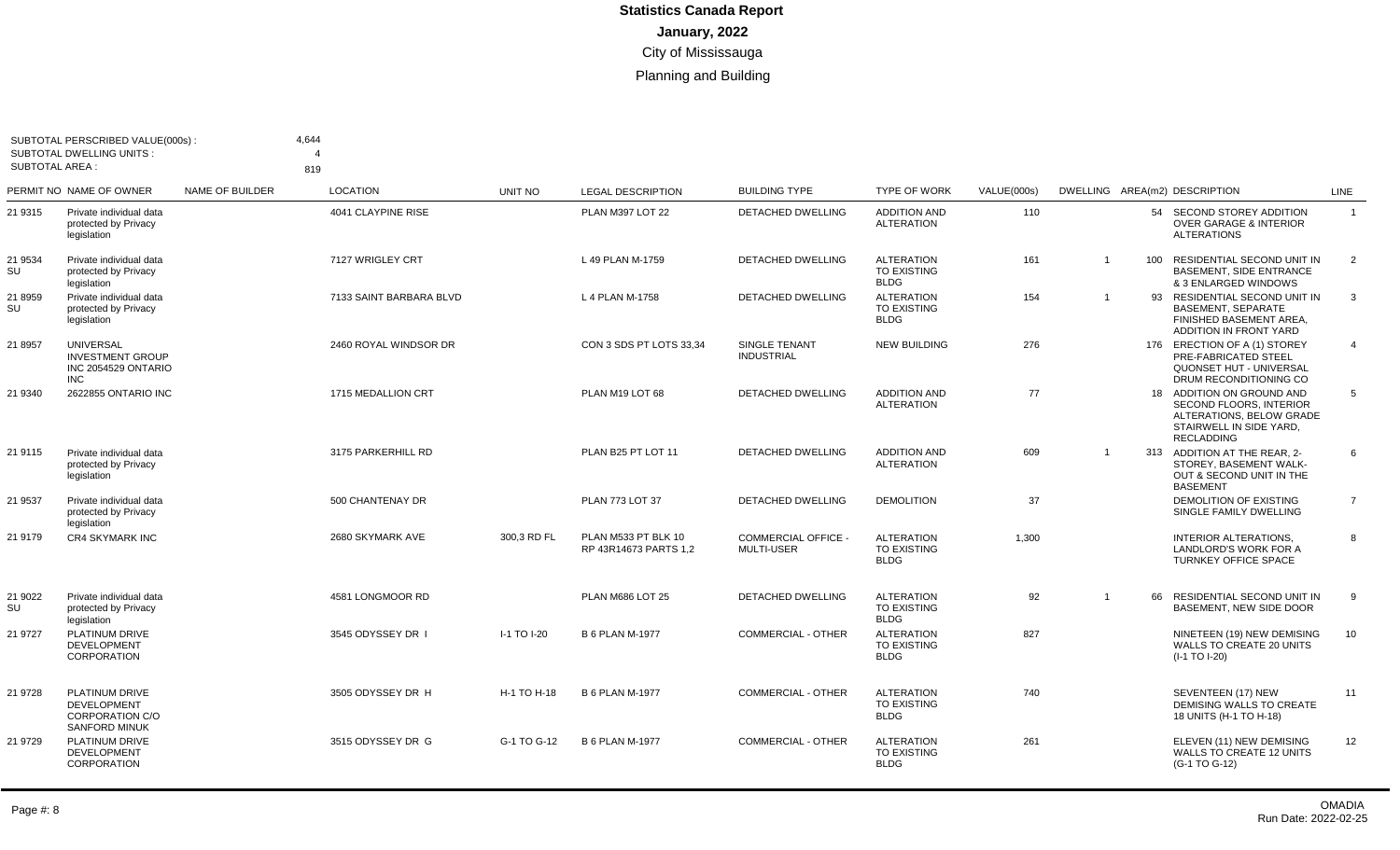| <b>SUBTOTAL AREA:</b> | SUBTOTAL PERSCRIBED VALUE(000s):<br><b>SUBTOTAL DWELLING UNITS:</b>                    |                 | 4.664<br>3<br>718     |                    |                                        |                                                 |                                                        |             |                               |                                                                                                               |                |
|-----------------------|----------------------------------------------------------------------------------------|-----------------|-----------------------|--------------------|----------------------------------------|-------------------------------------------------|--------------------------------------------------------|-------------|-------------------------------|---------------------------------------------------------------------------------------------------------------|----------------|
|                       | PERMIT NO NAME OF OWNER                                                                | NAME OF BUILDER | <b>LOCATION</b>       | <b>UNIT NO</b>     | <b>LEGAL DESCRIPTION</b>               | <b>BUILDING TYPE</b>                            | <b>TYPE OF WORK</b>                                    | VALUE(000s) | DWELLING AREA(m2) DESCRIPTION |                                                                                                               | LINE           |
| 21 9730               | <b>PLATINUM DRIVE</b><br><b>DEVELOPMENT</b><br><b>CORPORATION</b>                      |                 | 3535 ODYSSEY DR F     | F-1 TO F-13        | <b>B 6 PLAN M-1977</b>                 | <b>COMMERCIAL - OTHER</b>                       | <b>ALTERATION</b><br><b>TO EXISTING</b><br><b>BLDG</b> | 523         |                               | TWELVE (12) NEW DEMISING<br><b>WALLS TO CREATE 13 UNITS</b><br>(F-1 TO F-13)                                  | $\overline{1}$ |
| 21 9731               | PLATINUM DRIVE<br><b>DEVELOPMENT</b><br>CORPORATION C/O<br><b>SANFORD MINUK</b>        |                 | 3525 ODYSSEY DR E     | E-1 TO E-9         | <b>B 6 PLAN M-1977</b>                 | <b>COMMERCIAL - OTHER</b>                       | <b>ALTERATION</b><br><b>TO EXISTING</b><br><b>BLDG</b> | 348         |                               | EIGHT (8) NEW DEMISING<br>WALLS TO CREATE 9 UNITS<br>(E-1 TO E-9)                                             | 2              |
| 21 9732               | PLATINUM DRIVE<br><b>DEVELOPMENT</b><br>CORPORATION C/O<br><b>SANFORD MINUK</b>        |                 | 3470 PLATINUM DR D    | D-1 TO D-9         | <b>B 6 PLAN M-1977</b>                 | <b>COMMERCIAL RETAIL -</b><br><b>MULTI-USER</b> | <b>ALTERATION</b><br>TO EXISTING<br><b>BLDG</b>        | 348         |                               | EIGHT (8) NEW DEMISING<br>WALLS TO CREATE 9 UNITS<br>(D-1 TO D-9)                                             | 3              |
| 21 9733               | PLATINUM DRIVE<br><b>DEVELOPMENT</b><br><b>CORPORATION C/O</b><br><b>SANFORD MINUK</b> |                 | 3480 PLATINUM DR C    | C1 TO C-16         | <b>B 6 PLAN M-1977</b>                 | <b>COMMERCIAL RETAIL -</b><br><b>MULTI-USER</b> | <b>ALTERATION</b><br><b>TO EXISTING</b><br><b>BLDG</b> | 653         |                               | FIFTEEN (15) NEW DEMISING<br><b>WALLS TO CREATE 16 UNITS</b><br>(C1 TO C16)                                   | $\overline{4}$ |
| 21 9734               | PLATINUM DRIVE<br><b>DEVELOPMENT</b><br><b>CORPORATION</b>                             |                 | 3460 PLATINUM DR B    | <b>B-4 TO B-16</b> | <b>B 6 PLAN M-1977</b>                 | <b>COMMERCIAL RETAIL</b><br><b>MULTI-USER</b>   | <b>ALTERATION</b><br>TO EXISTING<br><b>BLDG</b>        | 783         |                               | EIGHTEEN (18) NEW DEMISING<br><b>WALLS TO CREATE 13 UNITS</b><br>(B-1 TO B-4 & B-5 TO B-16)                   | 5              |
| 21 9735               | PLATINUM DRIVE<br><b>DEVELOPMENT</b><br>CORPORATION C/O<br><b>SANFORD MINUK</b>        |                 | 3450 PLATINUM DR A    | A-1 TO A-17        | <b>B 6 PLAN M-1977</b>                 | <b>COMMERCIAL RETAIL</b><br><b>MULTI-USER</b>   | <b>ALTERATION</b><br>TO EXISTING<br><b>BLDG</b>        | 697         |                               | SIXTEEN (16) DEMISING<br>WALLS TO CREATE 17 UNITS (<br>A-1 TO A-17)                                           | 6              |
| 21 9105<br>SU         | Private individual data<br>protected by Privacy<br>legislation                         |                 | 4541 CENTRETOWN WAY L |                    | L 103 PLAN M-1781                      | SEMI-DETACHED<br><b>DWELLING</b>                | <b>ALTERATION</b><br><b>TO EXISTING</b><br><b>BLDG</b> | 67          | $\overline{1}$                | 48 RESIDENTIAL SECOND UNIT IN<br><b>BASEMENT</b>                                                              | $\overline{7}$ |
| 21 9134               | Private individual data<br>protected by Privacy<br>legislation                         |                 | <b>1605 MUIR RD</b>   |                    | PLAN 458 LOT 20                        | <b>DETACHED DWELLING</b>                        | <b>ADDITION AND</b><br><b>ALTERATION</b>               | 210         |                               | 72 1 STOREY REAR ADDITION,<br>NEW WINDOW & DOORS, NEW<br>CRAWLSPACE, REAR<br><b>BALCONY &amp; DECKS</b>       | 8              |
| 21 9130<br>SU         | Private individual data<br>protected by Privacy<br>legislation                         |                 | 4804 FULWELL RD       |                    | L 57 PLAN M-1499                       | DETACHED DWELLING                               | <b>ALTERATION</b><br>TO EXISTING<br><b>BLDG</b>        | 154         | $\overline{1}$                | 111 RESIDENTIAL SECOND UNIT IN<br><b>BASEMENT</b>                                                             | 9              |
| 21 9224<br>SU         | Private individual data<br>protected by Privacy<br>legislation                         |                 | 392 WINFIELD TERR     |                    | PLAN M635 LOT 105                      | <b>DETACHED DWELLING</b>                        | <b>ALTERATION</b><br><b>TO EXISTING</b><br><b>BLDG</b> | 133         | $\overline{1}$<br>96          | RESIDENTIAL SECOND UNIT IN<br><b>BASEMENT</b>                                                                 | 10             |
| 21 9659               | <b>STARLIGHT</b><br><b>INVESTMENTS LTD.</b>                                            |                 | 2250 HOMELANDS DR     |                    | PL 755 BLK A LESS PTS 1-4.<br>43R38513 | APARTMENT (> 6 UNITS)                           | <b>ALTERATION</b><br>TO EXISTING<br><b>BLDG</b>        | 135         |                               | INTERIOR ALTERATIONS -<br>NEW GYM, YOGA STUDIO,<br>WASHROOM/CHANGE ROOM<br>FOR THE RESIDENT AMENITY           | 11             |
| 21 9189               | <b>UNIVERSAL</b><br><b>INVESTMENT GROUP</b><br>INC.                                    |                 | 2460 ROYAL WINDSOR DR |                    | CON 3 SDS PT LOTS 33.34                | <b>SINGLE TENANT</b><br><b>INDUSTRIAL</b>       | <b>NEW BUILDING</b>                                    | 613         |                               | 391 ERECTION OF A (1) STOREY<br>PRE-FABRICATED STEEL<br><b>BUILDING - UNIVERSAL DRUM</b><br>RECONDITIONING CO | 12             |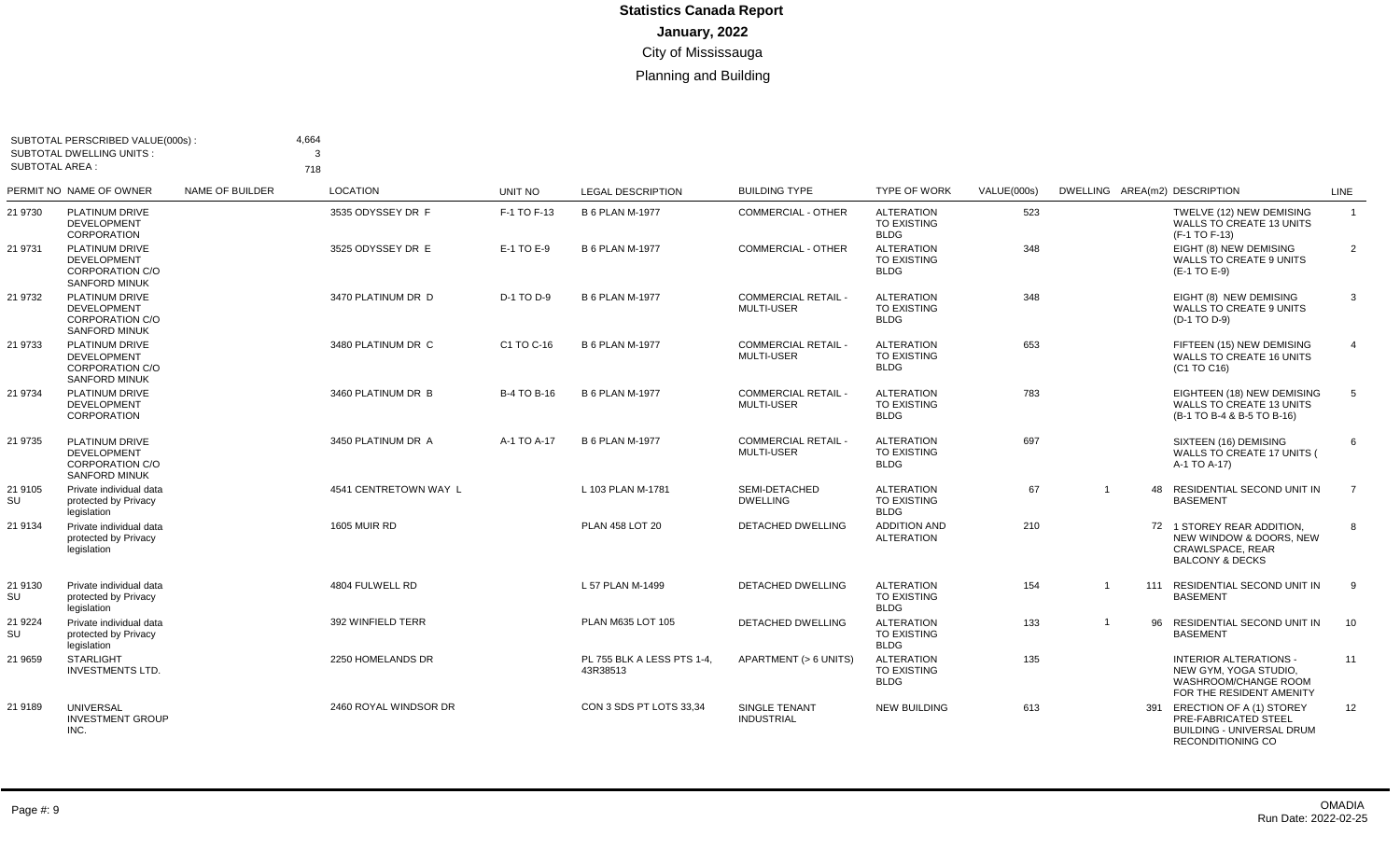| SUBTOTAL AREA :      | SUBTOTAL PERSCRIBED VALUE(000s):<br><b>SUBTOTAL DWELLING UNITS:</b> |                 | 3,097<br>5<br>587                                                                                                                                                                                           |         |                                                                                                                                                                                                     |                                                 |                                                        |             |                |                                                                                                                                                             |                |
|----------------------|---------------------------------------------------------------------|-----------------|-------------------------------------------------------------------------------------------------------------------------------------------------------------------------------------------------------------|---------|-----------------------------------------------------------------------------------------------------------------------------------------------------------------------------------------------------|-------------------------------------------------|--------------------------------------------------------|-------------|----------------|-------------------------------------------------------------------------------------------------------------------------------------------------------------|----------------|
|                      | PERMIT NO NAME OF OWNER                                             | NAME OF BUILDER | <b>LOCATION</b>                                                                                                                                                                                             | UNIT NO | <b>LEGAL DESCRIPTION</b>                                                                                                                                                                            | <b>BUILDING TYPE</b>                            | <b>TYPE OF WORK</b>                                    | VALUE(000s) |                | DWELLING AREA(m2) DESCRIPTION                                                                                                                               | LINE           |
| 21 9154              | Private individual data<br>protected by Privacy<br>legislation      |                 | 22 PINE AVE S                                                                                                                                                                                               |         | PLAN H22 LOT 59                                                                                                                                                                                     | DETACHED DWELLING                               | <b>NEW BUILDING</b>                                    | 884         | $\overline{1}$ | 316 2 STOREY DETACHED<br><b>DWELLING WITH FINISHED</b><br><b>BASEMENT, DEMOLISH</b><br><b>EXISTING DETACHED</b><br><b>DWELLING &amp; DETACHED</b><br>GARAGE | $\overline{1}$ |
| 21 9377              | Private individual data<br>protected by Privacy<br>legislation      |                 | 128 WATERSIDE DR B2<br>130 WATERSIDE DR B2<br>132 WATERSIDE DR B2<br>134 WATERSIDE DR B2<br>136 WATERSIDE DR B2<br>138 WATERSIDE DR B2<br>140 WATERSIDE DR B2<br>142 WATERSIDE DR B2<br>144 WATERSIDE DR B2 |         | PSCP 670 - FORMERLY<br>PLAN 43M-1463. PT BLK 1 -<br>PARTS 3, 12, 21 43R27003                                                                                                                        | <b>CONDOMINIUM ROW</b><br><b>DWELLING</b>       | <b>ALTERATION</b><br><b>TO EXISTING</b><br><b>BLDG</b> | 205         |                | <b>INTERIOR ALTERATIONS TO</b><br>ALL 3 FLOORS INCLUDING<br><b>LOFT AREA - INTERIOR</b><br>PARTIONS, RELOCATION OF<br><b>PLUMBING</b>                       | $\overline{2}$ |
| 21 9358              | UNIVERSITY OF<br><b>TORONTO</b>                                     |                 | 1867 INNER CIR                                                                                                                                                                                              |         | PT LTS 3, 5 RANGE 1 NDS<br>LT 4, PT LTS 3, 5 RANGE 2<br>NDS . PT LTS 3, 4 RANGE 3<br>NDS. PT BLK M PL 550. PT<br><b>RDAL BTN RANGE 2 &amp;</b><br>RANGE 3 NDS - 43R31817<br>PTS 4-6, 43R-18295 PT 1 | SCHOOL - OTHER                                  | <b>ALTERATION</b><br><b>TO EXISTING</b><br><b>BLDG</b> | 256         |                | <b>INTERIOR ALTERATIONS ON</b><br>LEVEL 2 & 3 CLASSROOM -<br>W.G. DAVIS BLDG (UTM)                                                                          | $\mathbf{3}$   |
| 21 9247<br><b>SU</b> | Private individual data<br>protected by Privacy<br>legislation      |                 | 5943 TURNEY DR                                                                                                                                                                                              |         | CON 5 WHS PT LOT 5<br>RP 43R15946 PART 6                                                                                                                                                            | <b>DETACHED DWELLING</b>                        | <b>ALTERATION</b><br><b>TO EXISTING</b><br><b>BLDG</b> | 140         |                | 73 RESIDENTIAL SECOND UNIT IN<br><b>BASEMENT WITH BELOW</b><br><b>GRADE STAIR WELL IN REAR</b><br>YARD, FINISHED BASEMENT<br>FOR PRINCIPAL RESIDENCE        |                |
| 21 9204<br>SU        | Private individual data<br>protected by Privacy<br>legislation      |                 | 491 MEADOWRIDGE CRT L                                                                                                                                                                                       |         | PLAN M1788 PT LT 5 - PT 3<br>43R33177                                                                                                                                                               | SEMI-DETACHED<br><b>DWELLING</b>                | <b>ALTERATION</b><br>TO EXISTING<br><b>BLDG</b>        | 62          |                | 44 RESIDENTIAL SECOND UNIT IN<br><b>BASEMENT</b>                                                                                                            | 5              |
| 21 9462              | TECH AVENUE PTC<br>INC.                                             |                 | 1685 TECH AVE E                                                                                                                                                                                             | 1&2     | CON 4 EHS. PT L 1 - PTS 2.<br>3 43R25211                                                                                                                                                            | <b>COMMERCIAL OFFICE -</b><br><b>MULTI-USER</b> | <b>ALTERATION</b><br>TO EXISTING<br><b>BLDG</b>        | 1,314       |                | INTERIOR ALTERATIONS, (2)<br>NEW LOADING DOCK DOORS,<br><b>CONCRETE PAD FOR</b><br><b>GENERATOR</b>                                                         | 6              |
| 21 9562<br>SU        | Private individual data<br>protected by Privacy<br>legislation      |                 | 5575 WHITEHORN AVE                                                                                                                                                                                          |         | PLAN M1172 LOT 24                                                                                                                                                                                   | <b>DETACHED DWELLING</b>                        | <b>ALTERATION</b><br>TO EXISTING<br><b>BLDG</b>        | 118         | $\overline{1}$ | 69 RESIDENTIAL SECOND UNIT IN<br>BASEMENT, BELOW GRADE<br>STAIRWELL IN REAR YARD,<br><b>SEPARATE FINISHED</b><br><b>BASEMENT AREA</b>                       | $\overline{7}$ |
| 21 9332<br><b>SU</b> | Private individual data<br>protected by Privacy<br>legislation      |                 | 2389 WHALEY DR                                                                                                                                                                                              |         | PLAN 906 PT LOT 148                                                                                                                                                                                 | SEMI-DETACHED<br><b>DWELLING</b>                | <b>ALTERATION</b><br><b>TO EXISTING</b><br><b>BLDG</b> | 118         | $\overline{1}$ | 85 RESIDENTIAL SECOND UNIT IN<br><b>BASEMENT</b>                                                                                                            | -8             |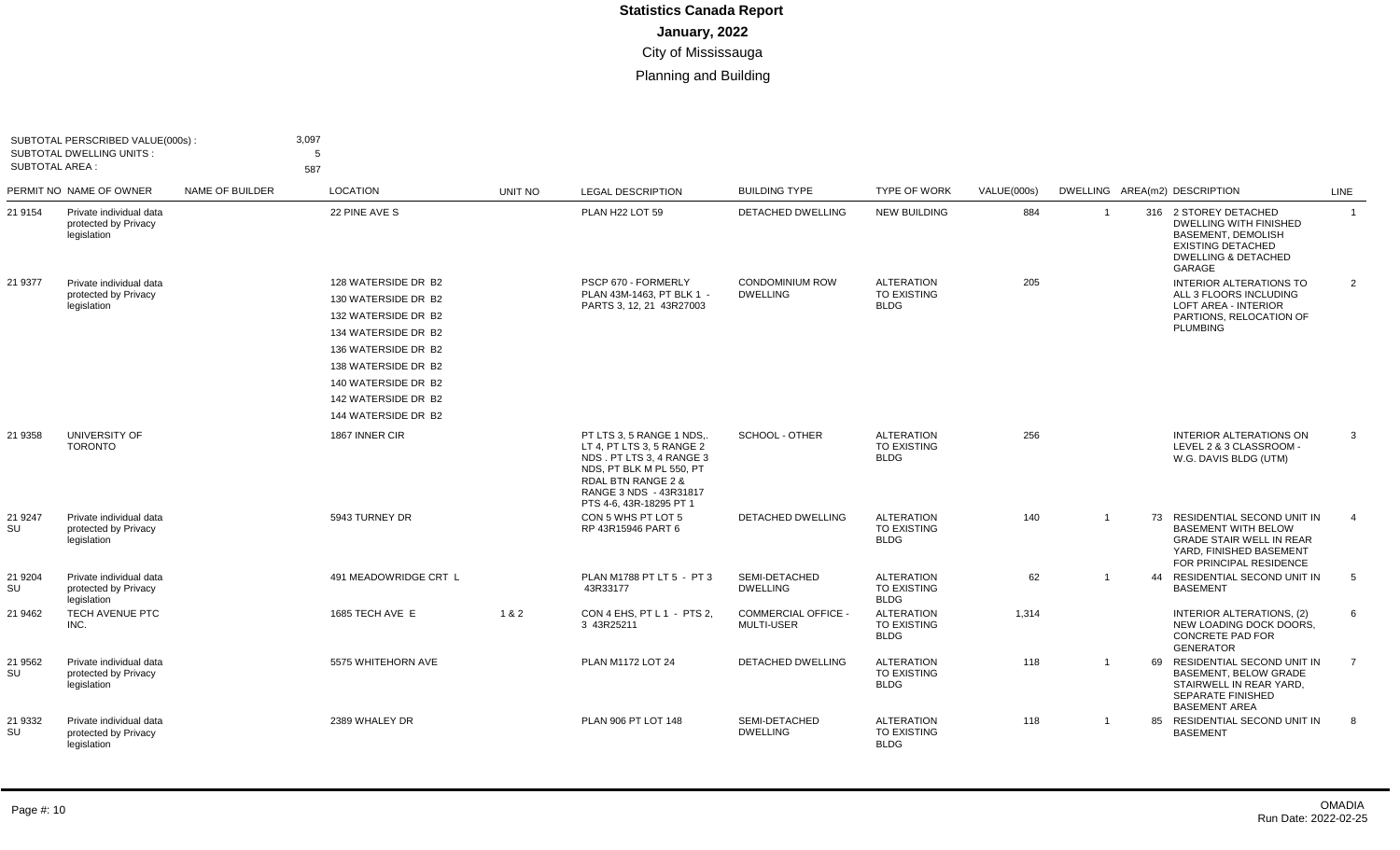| <b>SUBTOTAL AREA:</b> | SUBTOTAL PERSCRIBED VALUE(000s):<br><b>SUBTOTAL DWELLING UNITS:</b>          |                        | 62,965<br>6<br>49.173 |         |                                                 |                                               |                                                        |             |                |     |                                                                                                                                         |                 |
|-----------------------|------------------------------------------------------------------------------|------------------------|-----------------------|---------|-------------------------------------------------|-----------------------------------------------|--------------------------------------------------------|-------------|----------------|-----|-----------------------------------------------------------------------------------------------------------------------------------------|-----------------|
|                       | PERMIT NO NAME OF OWNER                                                      | <b>NAME OF BUILDER</b> | <b>LOCATION</b>       | UNIT NO | <b>LEGAL DESCRIPTION</b>                        | <b>BUILDING TYPE</b>                          | <b>TYPE OF WORK</b>                                    | VALUE(000s) |                |     | DWELLING AREA(m2) DESCRIPTION                                                                                                           | <b>LINE</b>     |
| 21 9359<br>SU         | Private individual data<br>protected by Privacy<br>legislation               |                        | 4876 POTOMAC CRT      |         | L 214 PLAN M-1693                               | <b>DETACHED DWELLING</b>                      | <b>ALTERATION</b><br>TO EXISTING<br><b>BLDG</b>        | 191         | $\overline{1}$ | 138 | RESIDENTIAL SECOND UNIT IN<br><b>BASEMENT, BELOW GRADE</b><br>STAIRWELL IN REAR YARD                                                    | $\overline{1}$  |
| 21 6811<br><b>CON</b> | PEARSON CORPORATE<br>CENTRE GP INC C/O<br><b>BENTALL KENNEDY</b><br>(CANADA) |                        | 1352 TONOLLI RD       |         | CON 1 SDS PT LT 6.<br>43R7098 PTS 2-5 PART PT 1 | MULTI-TENANT<br><b>INDUSTRIAL</b>             | <b>NEW BUILDING</b>                                    | 28,608      |                |     | 23,010 FULL CONDITIONAL PERMIT -<br>NEW SHELL INDUSTRIAL BLDG<br>W/(1) DEMISING -<br>COMPLIANCE DATE: APRIL 29,<br>2022                 | 2               |
| 21 6812<br><b>CON</b> | PEARSON CORPORATE<br>CENTRE GP INC C/O<br><b>BENTALL KENNEDY</b><br>(CANADA) |                        | 1362 TONOLLI RD       |         | CON 1 SDS PT LT 6.<br>43R7098 PTS 2-5 PART PT 1 | MULTI-TENANT<br><b>INDUSTRIAL</b>             | <b>NEW BUILDING</b>                                    | 30,971      |                |     | 24,955 FULL CONDITIONAL PERMIT -<br>NEW SHELL INDUSTRIAL BLDG<br>W/(2) DEMISING WALLS -<br>COMPLIANCE DATE: APRIL 29,<br>2022           | 3               |
| 21 9394<br>SU         | Private individual data<br>protected by Privacy<br>legislation               |                        | 2155 WINDSOR WAY      |         | PLAN M547 PT LOT 115<br>RP 43R12467 PARTS 13.14 | DETACHED DWELLING                             | <b>ALTERATION</b><br><b>TO EXISTING</b><br><b>BLDG</b> | 147         | $\overline{1}$ |     | 106 NEW SECOND UNIT WITH<br>NEW SIDE ENTRANCE WITHIN<br>EXISTING COLD CELLAR AND<br>(2) ENLARGED WINDOWS                                | $\overline{4}$  |
| 21 9 208              | Private individual data<br>protected by Privacy<br>legislation               |                        | 75 MORGON AVE         |         | <b>PLAN 477 LOT 22</b>                          | <b>DETACHED DWELLING</b>                      | <b>NEW BUILDING</b>                                    | 987         | -1             | 351 | 2 STOREY DETACHED<br><b>DWELLING WITH FINISHED</b><br><b>BASEMENT, DEMOLISH</b><br><b>EXISTING DETACHED</b><br><b>DWELLING</b>          | 5               |
| 21 10097              | Private individual data<br>protected by Privacy<br>legislation               |                        | 1206 STREAMBANK DR    |         | PLAN 457 LOT 41                                 | DETACHED DWELLING                             | <b>DEMOLITION</b>                                      | 37          |                |     | <b>DEMOLISH EXISTING</b><br><b>DWELLING</b>                                                                                             | 6               |
| 21 9737               | Private individual data<br>protected by Privacy<br>legislation               |                        | 501 RATTRAY PARK DR   |         | PLAN 802 LOT 57                                 | <b>DETACHED DWELLING</b>                      | <b>NEW BUILDING</b>                                    | 1.188       | $\overline{1}$ |     | 415 NEW (2) STOREY DWELLING<br>WITH FINISHED BASEMENT,<br>CABANA, RETAIN EXISTING<br>POOL AND DEMOLITION OF<br><b>EXISTING DWELLING</b> | $\overline{7}$  |
| 21 9458               | Private individual data<br>protected by Privacy<br>legislation               |                        | 2768 BUSHLAND CRES    |         | PLAN 641 L 111                                  | DETACHED DWELLING                             | <b>ADDITION AND</b><br><b>ALTERATION</b>               | 240         |                |     | 66 FRONT YARD/SECOND<br>STOREY ADDITION, INTERIOR<br>ALTERATIONS, DECK<br>ENLARGEMENT IN SIDE YARD                                      | 8               |
| 21 9251<br>SU         | Private individual data<br>protected by Privacy<br>legislation               |                        | 565 INDIAN SUMMER TR  |         | L 37 PLAN M-1212                                | <b>DETACHED DWELLING</b>                      | <b>ALTERATION</b><br>TO EXISTING<br><b>BLDG</b>        | 109         | $\overline{1}$ | 49  | RESIDENTIAL SECOND UNIT IN<br><b>BASEMENT, BELOW GRADE</b><br>STAIRWELL IN SIDE YARD,<br>FINISHED BASEMENT AREA                         | 9               |
| 21 9473               | ORNGE GLOBAL REAL<br><b>ESTATE INC</b>                                       |                        | 5310 EXPLORER DR      |         | PLAN M533 PT BLK 3<br>RP 43R11837 PART 1        | <b>COMMERCIAL OFFICE</b><br><b>MULTI-USER</b> | <b>ALTERATION</b><br>TO EXISTING<br><b>BLDG</b>        | 372         |                |     | <b>INTERIOR ALTERATIONS ON</b><br>PARTIAL GROUND FLOOR -<br>ORNGE TRAINING CENTRE                                                       | 10 <sup>1</sup> |
| 21 9755<br>SU         | Private individual data<br>protected by Privacy<br>legislation               |                        | 7167 WRIGLEY CRT      |         | L 39 PLAN M-1759                                | <b>DETACHED DWELLING</b>                      | <b>ALTERATION</b><br><b>TO EXISTING</b><br><b>BLDG</b> | 115         | -1             | 83  | RESIDENTIAL SECOND UNIT IN<br><b>BASEMENT WITH ABOVE</b><br><b>GRADE SIDE ENTRANCE</b>                                                  | 11              |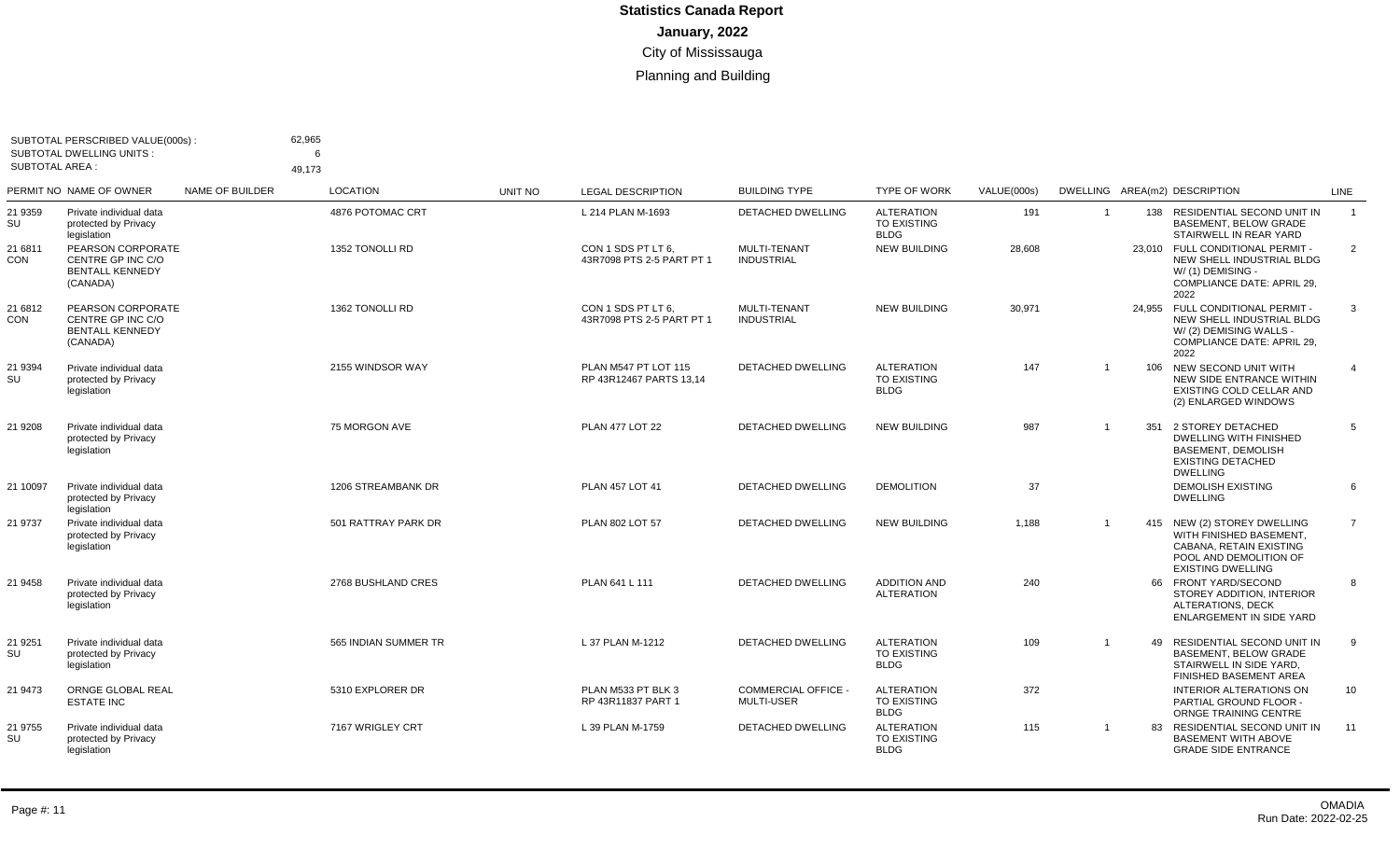| SUBTOTAL AREA : | SUBTOTAL PERSCRIBED VALUE(000s):<br><b>SUBTOTAL DWELLING UNITS:</b> |                        | 2,174<br>10<br>797           |                |                                             |                                        |                                                        |             |                |     |                                                                                                                                                        |                |
|-----------------|---------------------------------------------------------------------|------------------------|------------------------------|----------------|---------------------------------------------|----------------------------------------|--------------------------------------------------------|-------------|----------------|-----|--------------------------------------------------------------------------------------------------------------------------------------------------------|----------------|
|                 | PERMIT NO NAME OF OWNER                                             | <b>NAME OF BUILDER</b> | <b>LOCATION</b>              | <b>UNIT NO</b> | <b>LEGAL DESCRIPTION</b>                    | <b>BUILDING TYPE</b>                   | <b>TYPE OF WORK</b>                                    | VALUE(000s) |                |     | DWELLING AREA(m2) DESCRIPTION                                                                                                                          | <b>LINE</b>    |
| 21 9687<br>SU   | AMA PROPERTY<br>DEVELOPMENT AND<br>RENOVATIONS INC.                 |                        | 2532 CRYSTALBURN AVE         |                | PL M-54 PT 151, 43R3249<br>PTS 3,6,8        | DETACHED DWELLING                      | <b>ALTERATION</b><br>TO EXISTING<br><b>BLDG</b>        | 70          | $\overline{1}$ |     | 50 RESIDENTIAL SECOND UNIT,<br><b>NEW BELOW GRADE</b><br>STAIRWELL ENTRANCE IN<br>INTERIOR SIDE YARD, (1)<br><b>ENLARGED BASEMENT</b><br><b>WINDOW</b> | $\overline{1}$ |
| 21 9531<br>SU   | Private individual data<br>protected by Privacy<br>legislation      |                        | <b>1100 CHARMINSTER CRES</b> |                | PLAN M1033 LOT 56                           | <b>DETACHED DWELLING</b>               | <b>ALTERATION</b><br><b>TO EXISTING</b><br><b>BLDG</b> | 80          |                | 58  | RESIDENTIAL SECOND UNIT IN<br><b>BASEMENT, BELOW GRADE</b><br>STAIRWELL IN REAR YARD                                                                   | 2              |
| 21 9783<br>SU   | Private individual data<br>protected by Privacy<br>legislation      |                        | 4127 LOYALIST DR             |                | PLAN M602 LOT 103                           | <b>DETACHED DWELLING</b>               | <b>ALTERATION</b><br><b>TO EXISTING</b><br><b>BLDG</b> | 147         | $\overline{1}$ | 89  | RESIDENTIAL SECOND UNIT IN<br>BASEMENT, BELOW GRADE<br>STAIRWELL IN REAR YARD,<br>FINISHED BASEMENT AREA                                               | 3              |
| 21 9580<br>SU   | Private individual data<br>protected by Privacy<br>legislation      |                        | 7708 REDSTONE RD             |                | PLAN 578 LOT 90                             | DETACHED DWELLING                      | <b>ALTERATION</b><br><b>TO EXISTING</b><br><b>BLDG</b> | 179         | $\overline{1}$ | 98  | RESIDENTIAL SECOND UNIT IN<br><b>BASEMENT, EXISTING BELOW</b><br><b>GRADE STAIRWELL IN REAR</b><br>YARD & SEPARATE FINISHED<br><b>BASEMENT AREA</b>    | $\overline{4}$ |
| 21 9900         | 350 BURNHAMTHORPE AMBIENT MECHNICAL<br>RD W INVESTMENT INC          |                        | 350 BURNHAMTHORPE RD W       |                | PLAN M677 PT BLK 2<br>RP 43R14549 PART 1    | <b>COMMERCIAL OFFICE</b><br>MULTI-USER | <b>ALTERATION</b><br><b>TO EXISTING</b><br><b>BLDG</b> | 850         |                |     | NEW WATER COOLED<br>CHILLER IN MECHANICAL<br>PENTHOUSE & ADD NEW<br><b>DUCTWORK</b>                                                                    | 5              |
| 21 9671<br>SU   | Private individual data<br>protected by Privacy<br>legislation      |                        | 3280 CABANO CRES             |                | L 188 PLAN M-1700                           | <b>DETACHED DWELLING</b>               | <b>ALTERATION</b><br><b>TO EXISTING</b><br><b>BLDG</b> | 124         | $\overline{1}$ | 90  | RESIDENTIAL SECOND UNIT IN<br><b>BASEMENT, BELOW GRADE</b><br>STAIRWELL IN REAR YARD                                                                   | 6              |
| 21 9672<br>SU   | Private individual data<br>protected by Privacy<br>legislation      |                        | 5505 ETHAN DR                |                | L 15 PLAN M-1974                            | <b>DETACHED DWELLING</b>               | <b>ALTERATION</b><br><b>TO EXISTING</b><br><b>BLDG</b> | 112         | $\overline{1}$ | 51  | RESIDENTIAL SECOND UNIT IN<br>THE BASEMENT, FINISHED<br><b>BASEMENT FOR PRINCIPAL</b><br><b>RESIDENCE</b>                                              | $\overline{7}$ |
| 21 9698<br>SU   | Private individual data<br>protected by Privacy<br>legislation      |                        | 4708 CREDITVIEW RD           |                | PLAN M921 LOT 3                             | DETACHED DWELLING                      | <b>ALTERATION</b><br>TO EXISTING<br><b>BLDG</b>        | 149         | -1             | 83  | RESIDENTIAL SECOND UNIT IN<br><b>BASEMENT, FINISHED</b><br><b>BASEMENT, BELOW GRADE</b><br>STAIRWELL IN REAR YARD                                      | 8              |
| 21 9665<br>SU   | Private individual data<br>protected by Privacy<br>legislation      |                        | 7256 DELLAPORT DR            |                | PLAN 710 LOT 162                            | DETACHED DWELLING                      | <b>ALTERATION</b><br><b>TO EXISTING</b><br><b>BLDG</b> | 125         | $\overline{1}$ |     | 90 RESIDENTIAL SECOND UNIT IN<br><b>BASEMENT</b>                                                                                                       | 9              |
| 21 9632<br>SU   | Private individual data<br>protected by Privacy<br>legislation      |                        | <b>450 ACUMEN CRT</b>        |                | L 58 PLAN M-1758                            | <b>DETACHED DWELLING</b>               | <b>ALTERATION</b><br><b>TO EXISTING</b><br><b>BLDG</b> | 111         | $\overline{1}$ | 80  | <b>RESIDENTIAL SECOND UNIT IN</b><br><b>BASEMENT &amp; BELOW GRADE</b><br>STAIRWELL IN REAR YARD                                                       | 10             |
| 21 9883         | Private individual data<br>protected by Privacy<br>legislation      |                        | 3098 HAWKTAIL CRES R         |                | PLAN M1406 PT LT 219 -<br>PTS 7, 8 43R25418 | SEMI-DETACHED<br><b>DWELLING</b>       | <b>ALTERATION</b><br><b>TO EXISTING</b><br><b>BLDG</b> | 75          |                |     | FINISHED BASEMENT,<br><b>WINDOW ENLARGMENT</b>                                                                                                         | 11             |
| 21 9815<br>SU   | Private individual data<br>protected by Privacy<br>legislation      |                        | 3317 STRABANE DR             |                | PLAN 918 PT LOT 80                          | SEMI-DETACHED<br><b>DWELLING</b>       | <b>ALTERATION</b><br>TO EXISTING<br><b>BLDG</b>        | 152         | $\overline{1}$ | 109 | RESIDENTIAL SECOND UNIT IN<br>THE BASEMENT. (1)<br><b>ENLARGED EGRESS WINDOW</b>                                                                       | 12             |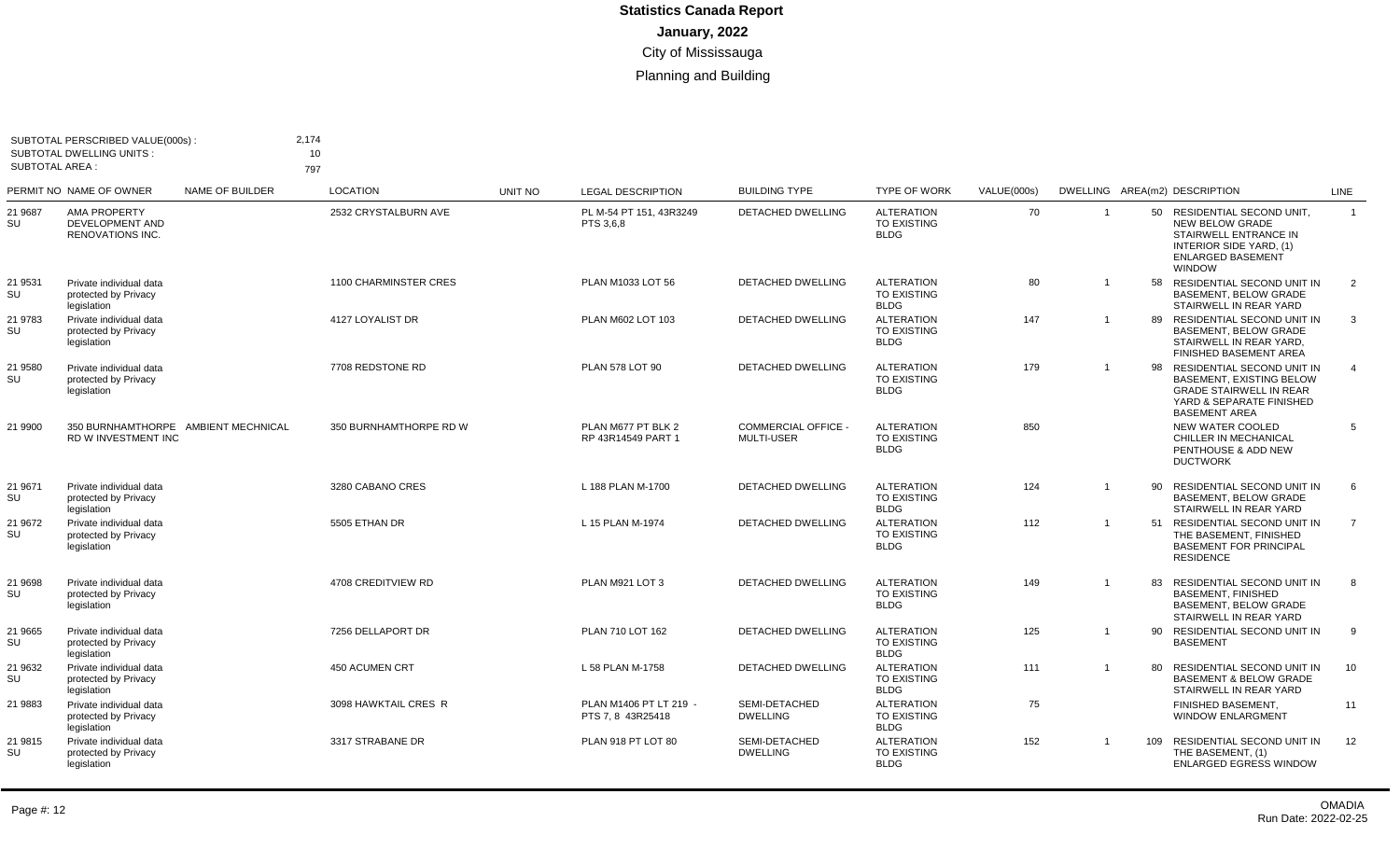| <b>SUBTOTAL AREA:</b> | SUBTOTAL PERSCRIBED VALUE(000s):<br><b>SUBTOTAL DWELLING UNITS:</b>     |                 | 3,850<br>1,816          |         |                                               |                                          |                                                        |             |                |                                                                                                                                                                        |                |
|-----------------------|-------------------------------------------------------------------------|-----------------|-------------------------|---------|-----------------------------------------------|------------------------------------------|--------------------------------------------------------|-------------|----------------|------------------------------------------------------------------------------------------------------------------------------------------------------------------------|----------------|
|                       | PERMIT NO NAME OF OWNER                                                 | NAME OF BUILDER | <b>LOCATION</b>         | UNIT NO | <b>LEGAL DESCRIPTION</b>                      | <b>BUILDING TYPE</b>                     | <b>TYPE OF WORK</b>                                    | VALUE(000s) |                | DWELLING AREA(m2) DESCRIPTION                                                                                                                                          | LINE           |
| 21 9700<br>SU         | Private individual data<br>protected by Privacy<br>legislation          |                 | 5494 HADDON HALL RD     |         | PLAN M912 LOT 95                              | DETACHED DWELLING                        | <b>ALTERATION</b><br><b>TO EXISTING</b><br><b>BLDG</b> | 60          |                | 44 RESIDENTIAL SECOND UNIT IN<br>BASEMENT, (1) NEW SIDE<br>ENTRANCE, (1) NEW EGRESS<br>WINDOW. (1) ENLARGED<br><b>BASEMENT WINDOW</b>                                  | $\overline{1}$ |
| 21 9723<br>SU         | Private individual data<br>protected by Privacy<br>legislation          |                 | 4085 CLEVEDON DR        |         | PL M256 PART LT 72.<br>43R7039 PT 7           | SEMI-DETACHED<br><b>DWELLING</b>         | <b>ALTERATION</b><br><b>TO EXISTING</b><br><b>BLDG</b> | 103         | $\overline{1}$ | 74 RESIDENTIAL SECOND UNIT IN<br>THE BASEMENT WITH<br><b>EXISTING ABOVE GRADE</b><br><b>ENTRANCE</b>                                                                   | $\overline{2}$ |
| 21 9775<br>SU         | Private individual data<br>protected by Privacy<br>legislation          |                 | 790 EAGLEMOUNT CRES     |         | PLAN 918 PT LOT 11                            | SEMI-DETACHED<br><b>DWELLING</b>         | <b>ALTERATION</b><br><b>TO EXISTING</b><br><b>BLDG</b> | 93          |                | 67 RESIDENTIAL SECOND UNIT IN<br><b>BASEMENT, BELOW GRADE</b><br>STAIRWELL IN SIDE YARD                                                                                | 3              |
| 21 10019<br>SU        | Private individual data<br>protected by Privacy<br>legislation          |                 | 3938 FREEMAN TERR L     |         | PLAN M-1356 PT LT 159 -<br>PT 33 43R24433     | SEMI-DETACHED<br><b>DWELLING</b>         | <b>ALTERATION</b><br><b>TO EXISTING</b><br><b>BLDG</b> | 112         | $\mathbf{1}$   | 81 RESIDENTIAL SECOND UNIT IN<br><b>BASEMENT WITH BASEMENT</b><br>WALKOUT IN REAR YARD                                                                                 | 4              |
| 21 9942               | Private individual data<br>protected by Privacy<br>legislation          |                 | 4103 WHEELWRIGHT CRES   |         | PLAN M591 LOT 20                              | DETACHED DWELLING                        | <b>ALTERATION</b><br><b>TO EXISTING</b><br><b>BLDG</b> | 67          |                | <b>INTERIOR ALTERATIONS IN</b><br>KITCHEN, RENO EXISTING<br>BATHROOM IN BASEMENT.<br><b>REMOVE PARTITION WALLS</b><br>ON MAIN FLOOR & BASEMENT.                        | 5              |
| 21 9747               | Private individual data<br>protected by Privacy<br>legislation          |                 | 5326 FOREST RIDGE DR    |         | PLAN M870 LOT 40                              | <b>DETACHED DWELLING</b>                 | <b>ALTERATION</b><br>TO EXISTING<br><b>BLDG</b>        | 130         |                | FINISHED BASEMENT, BELOW<br><b>GRADE STAIRWELL IN SIDE</b><br>YARD, NEW WINDOWS                                                                                        | 6              |
| 21 5408<br>FTR        | 2521284 ONTARIO INC                                                     |                 | <b>2611 DREW RD</b>     |         | PLAN 875 PT BLK M                             | SINGLE TENANT<br><b>INDUSTRIAL</b>       | <b>NEW BUILDING</b>                                    | 2,825       |                | 1,550 NEW (1) STOREY<br><b>WAREHOUSE BUILDING WITH</b><br>(2) STOREY OFFICE<br>COMPONENT - FOUNDATION<br>TO ROOF ONLY                                                  | $\overline{7}$ |
| 21 9889               | CR3 ARGENTIA<br>NOMINEE INC C/O<br><b>CROWN PROPERTY</b><br><b>MGMT</b> |                 | 2233 ARGENTIA RD        | 200-203 | PLAN M288 LOT 5                               | <b>COMMERCIAL OFFICE -</b><br>MULTI-USER | <b>ALTERATION</b><br>TO EXISTING<br><b>BLDG</b>        | 304         |                | (1) NEW DEMISING WALL TO<br><b>RE-DEMISE EXISTING UNITS</b><br>200 AND 203, INTERIOR<br>ALTERATIONS TO RELOCATE<br><b>EXISTING TENANT FROM UNIT</b><br>203 TO UNIT 200 | 8              |
| 21 9860               | Private individual data<br>protected by Privacy<br>legislation          |                 | 20 BROADVIEW AVE        |         | PLAN 303 PT BLK A                             | <b>DETACHED DWELLING</b>                 | <b>DEMOLITION</b>                                      | 40          |                | <b>DEMOLITION OF EXISTING</b><br>DETACHED DWELLING AND (3)<br><b>ACCESSORY STRUCTURES</b>                                                                              | 9              |
| 21 9978               | Private individual data<br>protected by Privacy<br>legislation          |                 | 918 MARYGRACE CRT R     |         | PLAN 43M1502. PART LOT<br>27 - PT 30 43R27233 | SEMI-DETACHED<br><b>DWELLING</b>         | <b>ALTERATION</b><br><b>TO EXISTING</b><br><b>BLDG</b> | 62          |                | <b>CHANGE FROM TRUSS ROOF</b><br>TO CONVENTIONAL ROOF<br><b>SYSTEM</b>                                                                                                 | 10             |
| 21 9969               | Private individual data<br>protected by Privacy<br>legislation          |                 | 4399 TRAIL BLAZER WAY L |         | L 268 PLAN M-1781                             | <b>DETACHED DWELLING</b>                 | <b>ALTERATION</b><br><b>TO EXISTING</b><br><b>BLDG</b> | 54          |                | <b>FINISHED BASEMENT &amp;</b><br><b>ENLARGED WINDOW</b>                                                                                                               | 11             |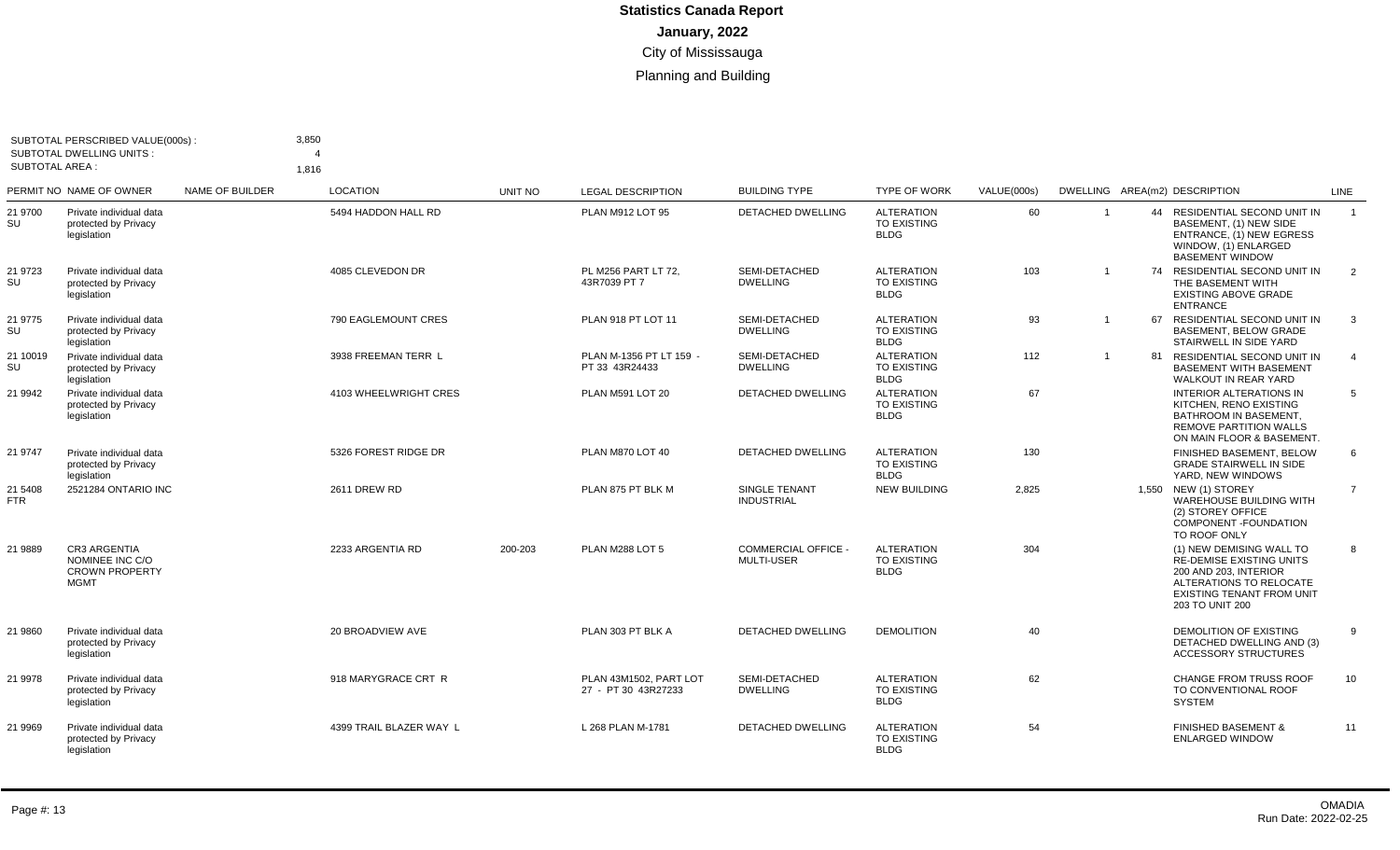| <b>SUBTOTAL AREA:</b> | SUBTOTAL PERSCRIBED VALUE(000s):<br><b>SUBTOTAL DWELLING UNITS:</b>        | 3,047                      | 5<br>615            |         |                                                              |                                                 |                                                        |             |                |    |                                                                                                                                                                                  |                |
|-----------------------|----------------------------------------------------------------------------|----------------------------|---------------------|---------|--------------------------------------------------------------|-------------------------------------------------|--------------------------------------------------------|-------------|----------------|----|----------------------------------------------------------------------------------------------------------------------------------------------------------------------------------|----------------|
|                       | PERMIT NO NAME OF OWNER                                                    | NAME OF BUILDER            | <b>LOCATION</b>     | UNIT NO | <b>LEGAL DESCRIPTION</b>                                     | <b>BUILDING TYPE</b>                            | <b>TYPE OF WORK</b>                                    | VALUE(000s) |                |    | DWELLING AREA(m2) DESCRIPTION                                                                                                                                                    | LINE           |
| 21 9876<br>SU         | 2446628 ONTARIO INC                                                        |                            | 3855 SKYVIEW ST R   |         | PLAN M1663 PT LT 82 - PT<br>16 43R30546                      | SEMI-DETACHED<br><b>DWELLING</b>                | <b>ALTERATION</b><br>TO EXISTING<br><b>BLDG</b>        | 96          |                |    | 69 RESIDENTIAL SECOND UNIT IN<br><b>BASEMENT</b>                                                                                                                                 | $\overline{1}$ |
| 21 9908               | DI BLASIO<br>CORPORATION                                                   |                            | 5975 WHITTLE RD     | 110     | PLAN M425 PT BLKS 3 & 4<br>RP 43R14360 PART 5                | <b>COMMERCIAL OFFICE -</b><br><b>MULTI-USER</b> | <b>ALTERATION</b><br><b>TO EXISTING</b><br><b>BLDG</b> | 266         |                |    | <b>INTERIOR ALTERATIONS -</b><br><b>SYSTEMATIX</b>                                                                                                                               | $\overline{2}$ |
| 21 10046              | Private individual data<br>protected by Privacy<br>legislation             |                            | 3952 RUSHTON CRES   |         | PLAN M640 LOT 136                                            | <b>DETACHED DWELLING</b>                        | <b>ALTERATION</b><br><b>TO EXISTING</b><br><b>BLDG</b> | 75          |                |    | INT. ALTS - NEW BATHROOM<br>IN BASEMENT. REPLACE LOAD<br>BEARING WALL WITH LVL<br>BEAM ON MAIN FLOOR.<br>REPLACE FURNACE,<br>RELOCATE RETURN AIR ON<br>2ND FLOOR                 | 3              |
| 21 9994               | <b>DERRY BRITANNIA</b><br><b>DEVELOPMENTS</b><br>LIMITED                   |                            | 6288 NINTH LINE     |         | CON 9 NS PT LT 7 AS IN<br>192215, EXCEPT PTS 1, 2<br>20R4032 | DETACHED DWELLING                               | <b>DEMOLITION</b>                                      | 40          |                |    | DEMOLITION OF EXISTING<br>DWELLING & (2) ACCESSORY<br><b>STRUCTURES</b>                                                                                                          | $\overline{4}$ |
| 22 20 SU              | Private individual data<br>protected by Privacy<br>legislation             |                            | 6189 MILLER'S GROV  |         | PLAN M382 LOT 132                                            | DETACHED DWELLING                               | <b>ALTERATION</b><br><b>TO EXISTING</b><br><b>BLDG</b> | 114         | $\overline{1}$ | 82 | RESIDENTIAL SECOND UNIT IN<br>BASEMENT. NEW SIDE DOOR                                                                                                                            | 5              |
| 21 10082              | PIRET (2425 SKYMARK<br>AVE) HOLDINGS INC                                   |                            | 2425 SKYMARK AVE    | $1 - 2$ | PLAN M793 PT BLK 7<br>RP 43R15703 PARTS 2, 4, 5              | MULTI-TENANT<br><b>INDUSTRIAL</b>               | <b>ALTERATION</b><br><b>TO EXISTING</b><br><b>BLDG</b> | 890         |                |    | <b>INTERIOR ALTERATIONS -</b><br>DRAEGER SAFETY CANADA<br>LTD                                                                                                                    | 6              |
| 21 10004              | Private individual data<br>protected by Privacy<br>legislation             |                            | 7047 DALEWOOD DR    |         | PLAN M717 LOT 25                                             | DETACHED DWELLING                               | <b>ALTERATION</b><br>TO EXISTING<br><b>BLDG</b>        | 55          |                |    | <b>FINISHED BASEMENT</b>                                                                                                                                                         | $\overline{7}$ |
| 21 10022              | THE GREAT-WEST LIFE<br>ASSURANCE CO. &<br>801611 ONTARIO LTD.              |                            | 3755 LAIRD RD       | 3       | RCP 1542. PT LT 9 - PTS<br>4-6, 11, 13 43R30181              | MULTI-TENANT<br><b>INDUSTRIAL</b>               | <b>ALTERATION</b><br>TO EXISTING<br><b>BLDG</b>        | 402         |                |    | <b>INTERIOR ALTERATIONS</b><br>(LANDLORD FIT-UP) - VACANT<br><b>SUITE FOR LEASE</b>                                                                                              | 8              |
| 21 9990<br>SU         | 12961181 CANADA INC.                                                       |                            | 243 LOUIS DR        |         | PLAN 906 LOT 226                                             | <b>DETACHED DWELLING</b>                        | <b>ALTERATION</b><br><b>TO EXISTING</b><br><b>BLDG</b> | 183         |                |    | 132 RESIDENTIAL SECOND UNIT IN<br><b>BASEMENT</b>                                                                                                                                | 9              |
| 21 10069              | PCC 447 C/O<br><b>CROSSBRIDGE</b><br><b>CONDOMINIUM</b><br><b>SERVICES</b> | <b>CIMCO REFRIGERATION</b> | 1800 THE COLLEGEWAY |         | PEEL CONDO PLAN 447                                          | APARTMENT (> 6 UNITS)                           | <b>ALTERATION</b><br><b>TO EXISTING</b><br><b>BLDG</b> | 53          |                |    | STRUCTURAL SUPPORT FOR<br><b>COOLING TOWER AND</b><br>MECHANICAL ALTERATIONS<br>TO REPLACE EXISTING<br>CHLLER AND COOLING<br><b>TOWER WITH NEW HIGH</b><br><b>EFFICENCY ONES</b> | 10             |
| 21 9935               | Private individual data<br>protected by Privacy<br>legislation             |                            | 965 WHITTIER CRES   |         | PLAN A23 LOT 5 PT LOT 6                                      | DETACHED DWELLING                               | <b>DEMOLITION</b>                                      | 34          |                |    | <b>DEMOLISH EXISTING</b><br>DETACHED DWELLING                                                                                                                                    | 11             |
| 22 24 SU              | Private individual data<br>protected by Privacy<br>legislation             |                            | 6572 HARMONY HILL R |         | PL 43M1475, PT L 27 - PT<br>15 43R27688                      | SEMI-DETACHED<br><b>DWELLING</b>                | <b>ALTERATION</b><br><b>TO EXISTING</b><br><b>BLDG</b> | 87          |                |    | 63 RESIDENTIAL SECOND UNIT IN<br><b>BASEMENT, SIDE DOOR</b>                                                                                                                      | 12             |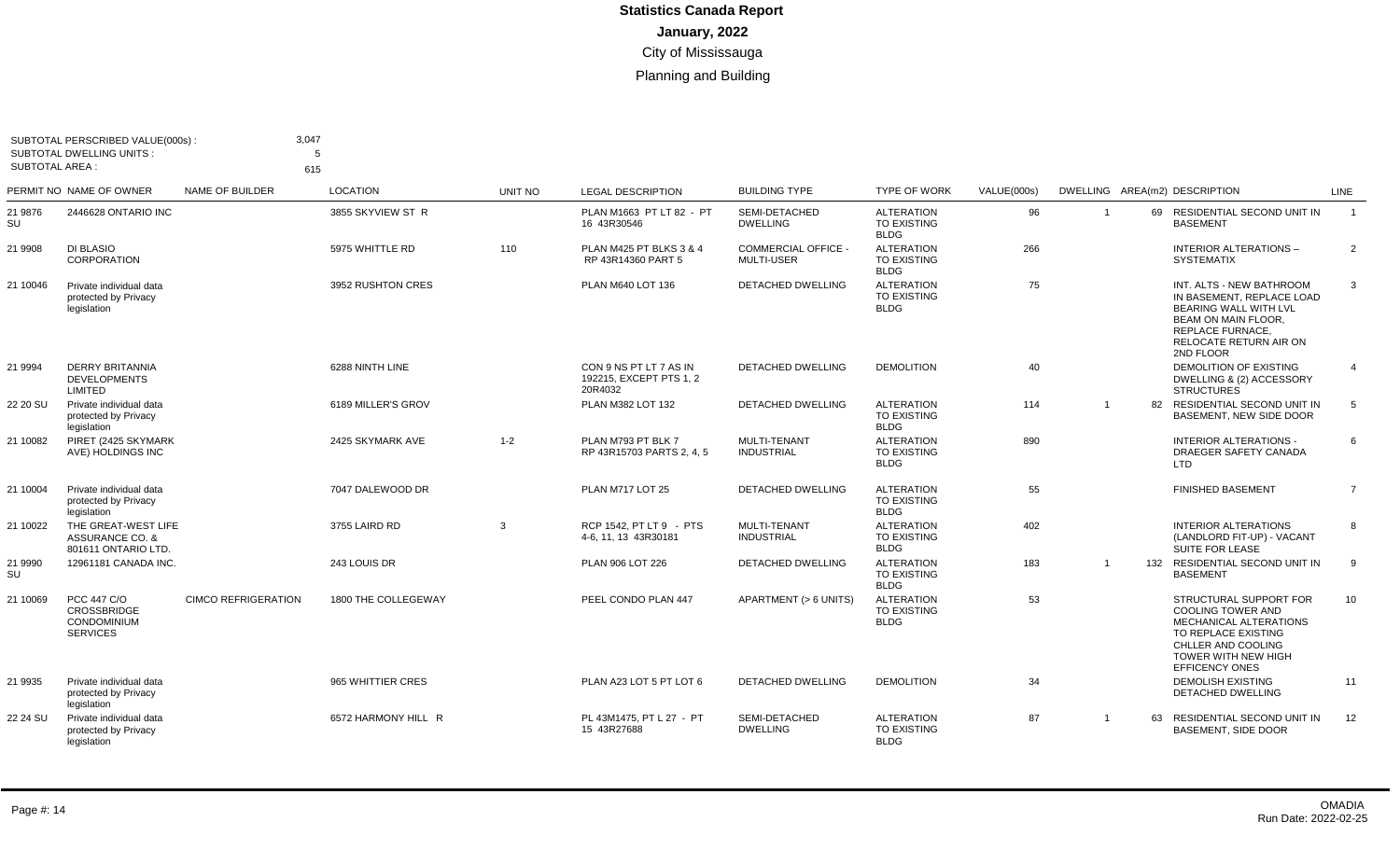| <b>SUBTOTAL AREA:</b> | SUBTOTAL PERSCRIBED VALUE(000s):<br><b>SUBTOTAL DWELLING UNITS:</b>     | 312,155<br>107,199 | 1,414                                                |         |                                                                |                                   |                                                 |             |                |        |                                                                                                                                                                   |                |
|-----------------------|-------------------------------------------------------------------------|--------------------|------------------------------------------------------|---------|----------------------------------------------------------------|-----------------------------------|-------------------------------------------------|-------------|----------------|--------|-------------------------------------------------------------------------------------------------------------------------------------------------------------------|----------------|
|                       | PERMIT NO NAME OF OWNER                                                 | NAME OF BUILDER    | LOCATION                                             | UNIT NO | <b>LEGAL DESCRIPTION</b>                                       | <b>BUILDING TYPE</b>              | <b>TYPE OF WORK</b>                             | VALUE(000s) |                |        | DWELLING AREA(m2) DESCRIPTION                                                                                                                                     | LINE           |
| 22 61                 | Private individual data<br>protected by Privacy<br>legislation          |                    | 247 EAGLEWOOD BLVD                                   |         | PLAN C20 LOT 121                                               | DETACHED DWELLING                 | <b>NEW BUILDING</b>                             | 752         | $\overline{1}$ |        | 269 NEW (2) STOREY DETACHED<br>DWELLING WITH FINISHED<br><b>BASEMENT, DEMOLISH</b><br><b>EXISTING DETACHED</b><br><b>DWELLING</b>                                 | $\overline{1}$ |
| 22 188 SU             | Private individual data<br>protected by Privacy<br>legislation          |                    | 2804 TRADEWIND DR                                    |         | PLAN M907 LOT 58                                               | <b>DETACHED DWELLING</b>          | <b>ALTERATION</b><br>TO EXISTING<br><b>BLDG</b> | 130         | $\overline{1}$ | 91     | RESIDENTIAL SECOND UNIT IN<br><b>BASEMENT</b>                                                                                                                     | $\overline{2}$ |
| 21 10034<br>SU        | Private individual data<br>protected by Privacy<br>legislation          |                    | 3184 COUNTESS CRES                                   |         | L 56 PLAN M-1700                                               | <b>DETACHED DWELLING</b>          | <b>ALTERATION</b><br>TO EXISTING<br><b>BLDG</b> | 130         | $\overline{1}$ | 94     | RESIDENTIAL SECOND UNIT IN<br>BASEMENT, NEW SIDE DOOR                                                                                                             | 3              |
| 21 10035              | Private individual data<br>protected by Privacy<br>legislation          |                    | 3915 ARVONA PL R                                     |         | PL 43M1357 PT BLK 550 -<br>PT 9 43R37102                       | DETACHED DWELLING                 | <b>ALTERATION</b><br>TO EXISTING<br><b>BLDG</b> | 60          |                |        | <b>INTERIOR ALTERATIONS -</b><br><b>FINISHED BASEMENT</b>                                                                                                         | $\overline{4}$ |
| 2275                  | Private individual data<br>protected by Privacy<br>legislation          |                    | 1413 ROSE HAVEN RD                                   |         | PLAN M916 LOT 153                                              | <b>DETACHED DWELLING</b>          | <b>ALTERATION</b><br>TO EXISTING<br><b>BLDG</b> | 136         |                |        | FINISHED BASEMENT, BELOW<br><b>GRADE STAIRWELL IN REAR</b><br>YARD. NEW & ENLARGED<br><b>WINDOWS</b>                                                              | 5              |
| 22 190                | Private individual data<br>protected by Privacy<br>legislation          |                    | 86 TROY ST                                           |         | PLAN C20 LOT 254 RD<br><b>ALLCE PT</b>                         | <b>DETACHED DWELLING</b>          | <b>DEMOLITION</b>                               | 40          |                |        | <b>DEMOLISH EXISTING</b><br><b>DWELLING &amp; DETACHED</b><br>GARAGE                                                                                              | 6              |
| 21 4754<br><b>FTR</b> | 1997937 ONTARIO INC                                                     |                    | 5105 HURONTARIO ST A                                 |         | PL 43M-1988. PT BLK 46<br>LESS 43R36594 PT 1                   | APARTMENT (> 6 UNITS)             | <b>NEW BUILDING</b>                             | 121,372     | 497            |        | 40,809 PARTIAL PERMIT - FTR - NEW<br>(33) STOREY APT BLDG W/(6)<br>STOREY PODIUM & (4) LVL U/G<br>PARKING GARAGE                                                  | $\overline{7}$ |
| 19 9637<br>CON        | <b>AMACON</b><br><b>DEVELOPMENT (CITY</b><br>CENTRE) CORP               |                    | 4130 PARKSIDE VILLAGE DR<br>4134 PARKSIDE VILLAGE DR |         | PT BLK I. 43M2082                                              | APARTMENT (> 6 UNITS)             | <b>NEW BUILDING</b>                             | 62,965      | 351            |        | 25.590 CONDITIONAL PERMIT - FTR -<br>TWR 2 - NEW (38) STOREY<br>APT. (FROM 7TH TO 38TH FL)<br>ATOP OF 6TH STOREY<br>PODIUM UNDER CP #19-8780 -<br>CR <sub>1</sub> | 8              |
| 22 132                | THE ERIN MILLS<br><b>DEVELOPMENT</b><br><b>CORPORATION</b>              |                    | 3665 ODYSSEY DR                                      | $4 - 5$ | <b>B 5 PLAN M-1977</b>                                         | MULTI-TENANT<br><b>INDUSTRIAL</b> | <b>ALTERATION</b><br>TO EXISTING<br><b>BLDG</b> | 3,133       |                |        | <b>INTERIOR ALTERATIONS - CJ</b><br>LOGISTICS CANADA CORP.                                                                                                        | 9              |
| 21 7093<br><b>FTR</b> | AMICA CREDIT MILLS<br><b>GP INC</b>                                     |                    | 5025 ERIN MILLS PKY                                  |         | PT LT 9. RCP1003. PT BLK<br>111, 43M856 - PTS 3, 4<br>43R39844 | APARTMENT (> 6 UNITS)             | <b>NEW BUILDING</b>                             | 39,828      | 246            | 15.833 | PARTIAL PERMIT, FTR<br>SUPERSTRUCTURE ONLY -<br>NEW (11) STOREY<br>RETIREMENT BLDG.1 ON (3)<br>LVL U/G PARKING GARAGE<br><b>UNDER BP APP. 21-7018</b>             | 10             |
| 21 7018<br><b>FTR</b> | 6965083 CANADA INC &<br>DANIELS HR CORP. C/O<br><b>BENTAL GREEN OAK</b> |                    | 5035 ERIN MILLS PKY                                  |         | PT LT 9. RCP1003. PT BLK<br>111, 43M856 - PTS 2, 5<br>43R39844 | APARTMENT (> 6 UNITS)             | <b>NEW BUILDING</b>                             | 83,609      | 317            |        | 24,514 PARTIAL PERMIT, FTR<br>SUPERSTRUCTURE ONLY W/<br><b>BELOW SLAB PLUMIBING -</b><br>NEW (15) STOREY APT. W/<br>GRND FLR COMM & (3) LVL U/G<br>PARKING GARAGE | 11             |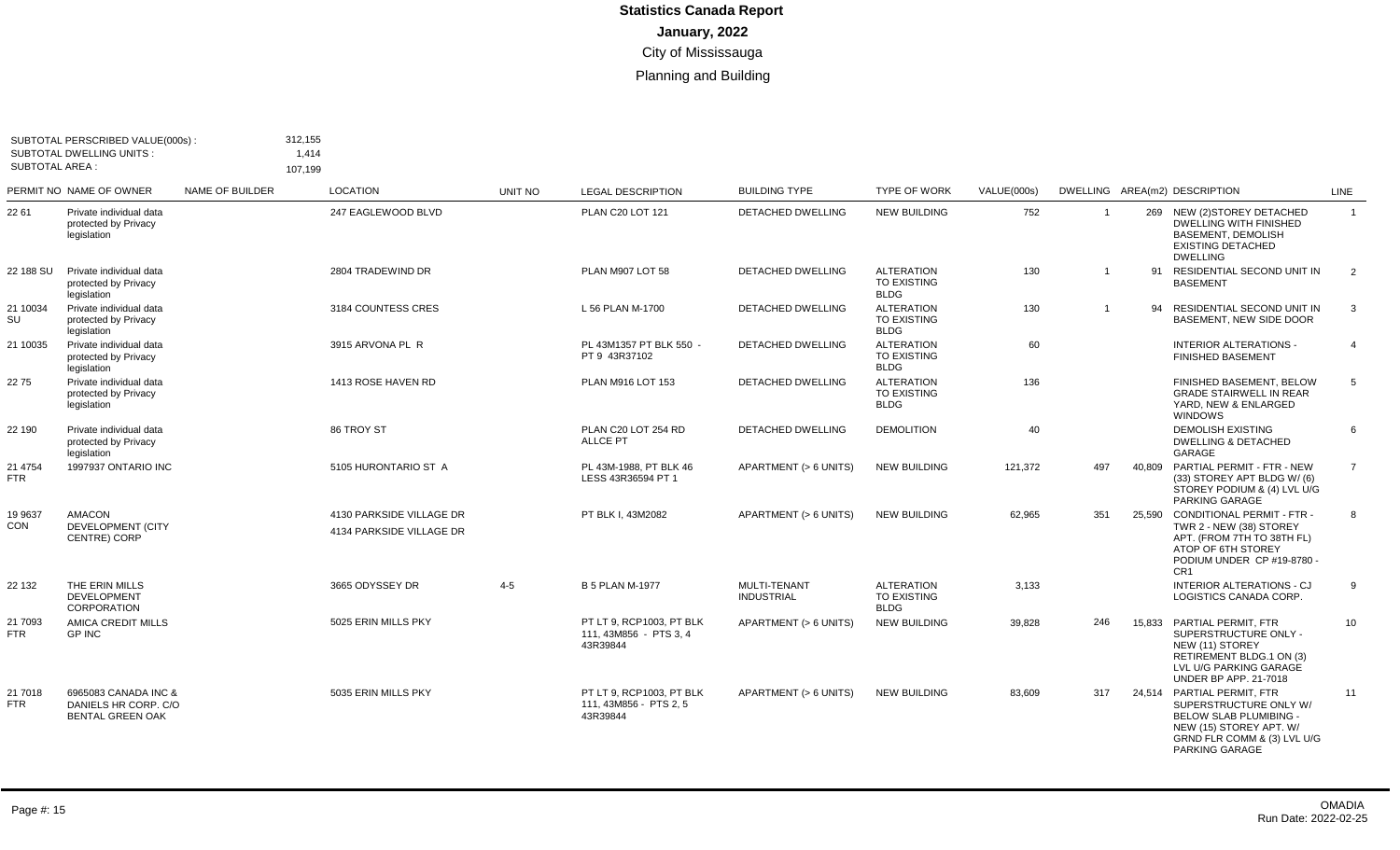| SUBTOTAL AREA :       | SUBTOTAL PERSCRIBED VALUE(000s):<br>SUBTOTAL DWELLING UNITS: | 38,540<br>23,414                                | 76                    |         |                                                                              |                                          |                     |             |    |       |                                                                                                                                                                                              |                |
|-----------------------|--------------------------------------------------------------|-------------------------------------------------|-----------------------|---------|------------------------------------------------------------------------------|------------------------------------------|---------------------|-------------|----|-------|----------------------------------------------------------------------------------------------------------------------------------------------------------------------------------------------|----------------|
|                       | PERMIT NO NAME OF OWNER                                      | NAME OF BUILDER                                 | <b>LOCATION</b>       | UNIT NO | <b>LEGAL DESCRIPTION</b>                                                     | <b>BUILDING TYPE</b>                     | <b>TYPE OF WORK</b> | VALUE(000s) |    |       | DWELLING AREA(m2) DESCRIPTION                                                                                                                                                                | LINE           |
| 21 70 67<br>CON       | SPHQ HOLDINGS INC                                            |                                                 | 6005 ERIN MILLS PKY A |         | PL 43M1780 BLK 4, PT BLK<br>1, 43R36095 PTS 1-8, 20-25<br>LESS 43R37040 PT 5 | <b>INDUSTRIAL - OTHER</b>                | <b>NEW BUILDING</b> | 20,349      |    |       | 16.443 CONDITIONAL PERMIT - FTR -<br>NEW (5) STOREY MULTI-USE<br>SHELL BLDG. COMPLAINCE<br>DATE: JUNE 17, 2022                                                                               | $\overline{1}$ |
| 21 7702<br>CON        | SPHQ HOLDINGS INC                                            |                                                 | 6111 ERIN MILLS PKY E |         | PL 43M1780 BLK 4. PT BLK<br>1.43R36095 PTS 1-8.20-25<br>LESS 43R37040 PT 5   | <b>COMMERCIAL - OTHER</b>                | <b>NEW BUILDING</b> | 1,647       |    | 565   | <b>CONDITIONAL PERMIT - FTR -</b><br>NEW (1) STOREY<br><b>COMMERCIAL SHELL BLDG -</b><br><b>COMPLIANCE DATE: JUNE</b><br>17TH, 2022                                                          | 2              |
| 21 7569<br>CON        | SPHO HOLDINGS INC                                            |                                                 | 6133 ERIN MILLS PKY F |         | PL 43M1780 BLK 4. PT BLK<br>1, 43R36095 PTS 1-8, 20-25<br>LESS 43R37040 PT 5 | <b>COMMERCIAL RETAIL-</b><br>SINGLE USER | <b>NEW BUILDING</b> | 463         |    | 259   | CONDITIONAL PERMIT - FTR -<br>NEW (1) STOREY<br><b>COMMERCIAL SHELL BLDG -</b><br><b>COMPLIANCE DATE: JUNE 17,</b><br>2022.                                                                  | 3              |
| 22 408<br>CON         | SPHO HOLDINGS INC                                            |                                                 | 6155 ERIN MILLS PKY G |         | PL 43M1780 BLK 4. PT BLK<br>1.43R36095 PTS 1-8.20-25<br>LESS 43R37040 PT 5   | COMMERCIAL - OTHER                       | <b>NEW BUILDING</b> | 482         |    |       | 263 CONDITIONAL PERMIT - FTR -<br>NEW (1) STOREY<br><b>COMMERCIAL SHELL BLDG -</b><br>C/R 21-7570 COMPLAINCE<br>DATE - JUNE 17, 2022                                                         | 4              |
| 21 5880<br><b>CON</b> | PORT CREDIT WEST<br><b>VILLAGE PARTNERS</b><br><b>INC</b>    | PORT CREDIT WEST<br><b>VILLAGE PARTNERS INC</b> | 215 LAKESHORE RD W C1 |         | <b>B 4 PLAN M-2118</b>                                                       | APARTMENT (> 6 UNITS)                    | <b>NEW BUILDING</b> | 15,599      | 76 | 5.884 | CONDITIONAL PERMIT - FTR.<br>SUPERSTRUCTURE ONLY - (5)<br>STOREY MIXED USE ON TOP<br>(1) LVL U/G PARKING GARAGE<br><b>UNDER BP APP 21-5835 -</b><br><b>COMPLIANCE DATE AUGUST</b><br>5, 2022 | 5              |
|                       |                                                              |                                                 |                       |         |                                                                              |                                          |                     |             |    |       |                                                                                                                                                                                              |                |

| TOTAL PERSCRIBED VALUE(000s): | 723.075 |
|-------------------------------|---------|
| TOTAL DWELLING UNITS:         | 2.128   |
| TOTAL AREA :                  | 337.002 |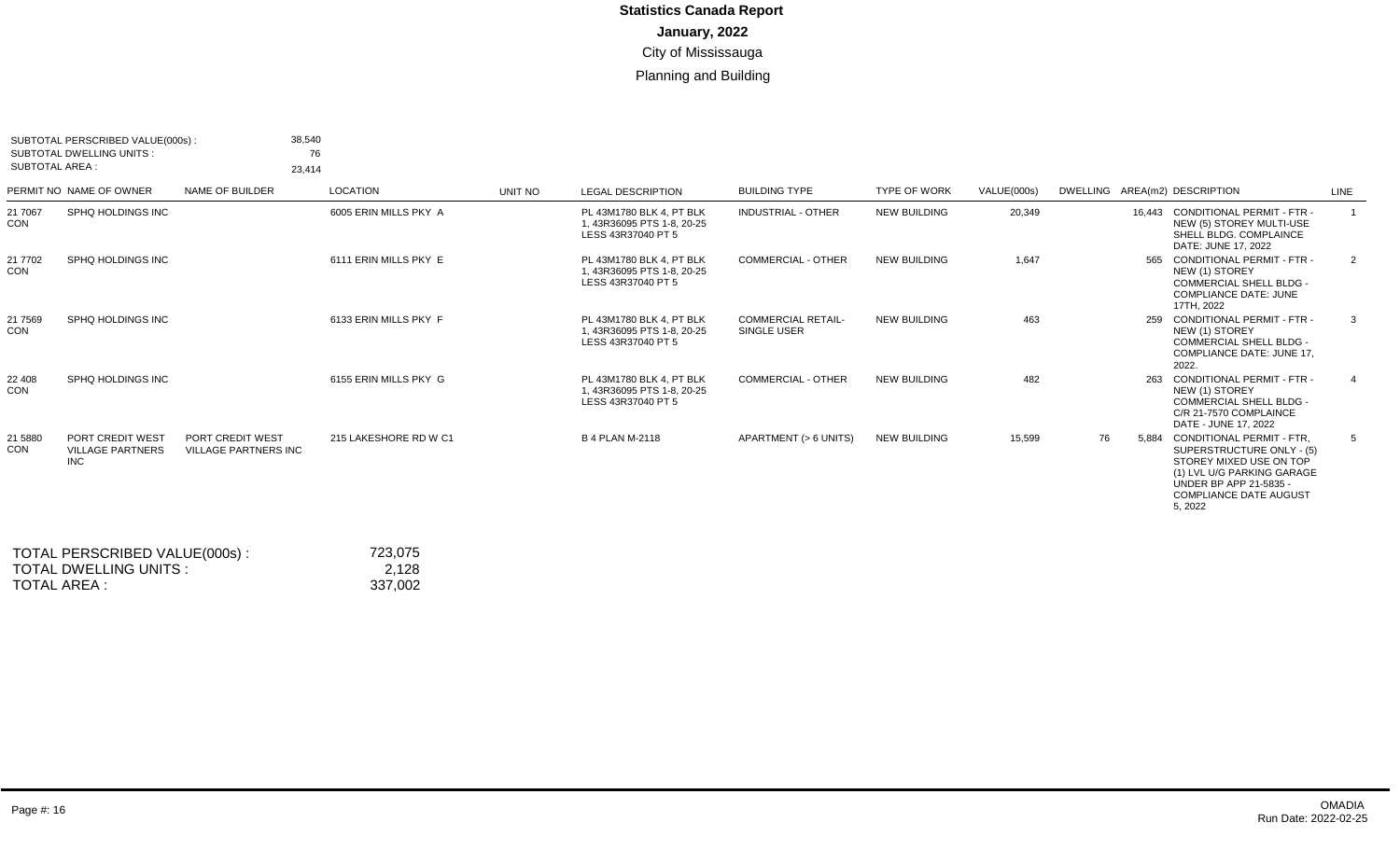# **Statistics Canada Report**

#### **January, 2022**

#### City of Mississauga

#### Planning and Building

#### SECTION B - MINOR RESIDENTIAL ADDITIONS AND RENNOVATIONS

| PERMITS VALUED AT LESS THAN \$50,000 |                      | LINE NO. | <b>VALUE (000s)</b> | NO OF PERMITS |
|--------------------------------------|----------------------|----------|---------------------|---------------|
| NEW GARAGES AND CARPORTS             | - SINGLE DWELLINGS   | 01       | 32                  |               |
|                                      | - MULTIPLE DWELLINGS | 02       |                     | $\Omega$      |
| NEW INGROUND SWIMMING POOLS          | - SINGLE DWELLINGS   | 03       |                     |               |
|                                      | - MULTIPLE DWELLINGS | 04       |                     | $\Omega$      |
| OTHER IMPROVEMENTS                   | - SINGLE DWELLINGS   | 05       | 834                 | 36            |
|                                      | - MULTIPLE DWELLINGS | 06       | 543                 | 35            |
| TOTALS FOR SECTION B                 |                      | 07       | 1.409               | 73            |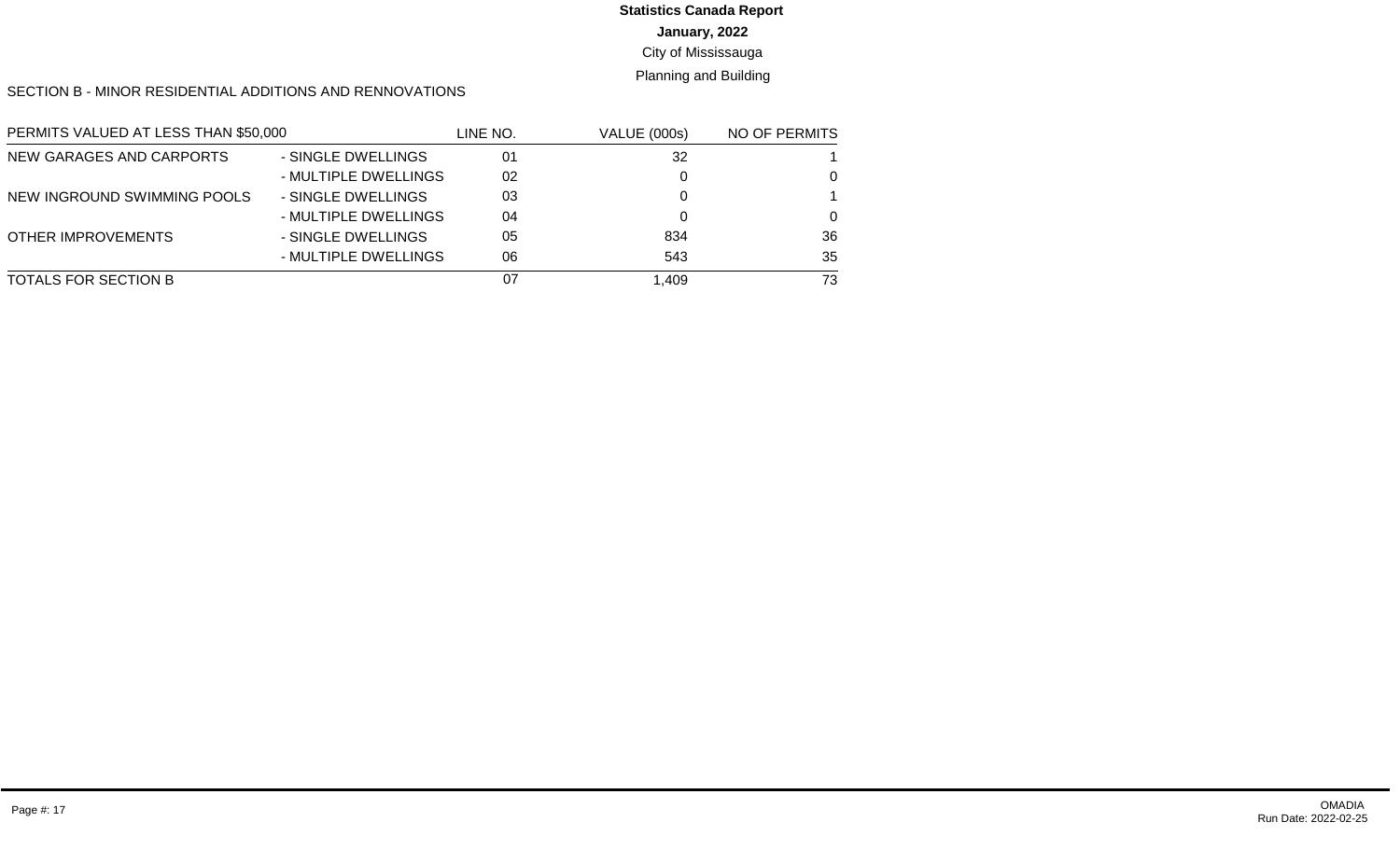## **Statistics Canada Report**

**January, 2022**

City of Mississauga

Planning and Building

SECTION C - MINOR NON-RESIDENTIAL PROJECTS

| PERMITS VALUED AT LESS THAN \$250,000 |                             | LINE NO. | <b>VALUE (000s)</b> | NO OF PERMITS |
|---------------------------------------|-----------------------------|----------|---------------------|---------------|
| <b>INDUSTRIAL</b>                     | - NEW CONSTRUCTION          | 08       |                     | 0             |
|                                       | - ADDITIONS AND RENOVATIONS | 09       | 1334                | 35            |
| <b>COMMERCIAL</b>                     | - NEW CONSTRUCTION          | 10       |                     | $\Omega$      |
|                                       | - ADDITIONS AND RENOVATIONS | 11       | 3399                | 70            |
| INSTITUTIONAL OR GOVERNMENTAL         | - NEW CONSTRUCTION          | 12       |                     | $\Omega$      |
|                                       | - ADDITIONS AND RENOVATIONS | 13       | 563                 | 14            |
| TOTALS FOR SECTION C                  |                             | 14       | 5.296               | 119           |